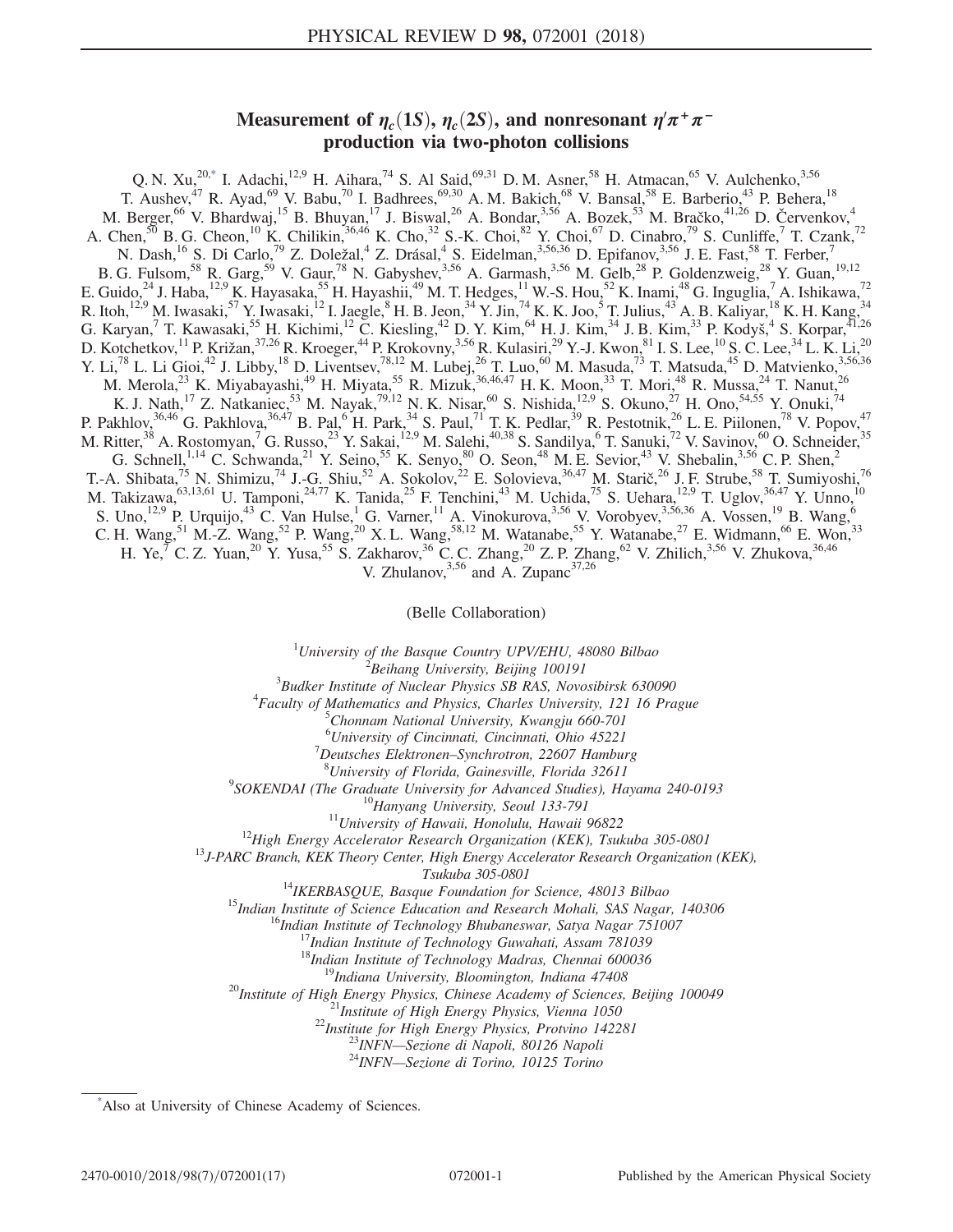<sup>25</sup>Advanced Science Research Center, Japan Atomic Energy Agency, Naka 319-1195<br><sup>25</sup>A. Stefan Institute, 1000 Ljubljana<br><sup>26</sup>A. Stefan Institute, 1000 Ljubljana<br><sup>27</sup>A. Stefan Institute, 1000 Ljubljana 221-8686<br><sup>26</sup>Kennesaw <sup>43</sup>School of Physics, University of Melbourne, Victoria 3010<br><sup>44</sup>University of Mississippi, University, Mississippi 38677<br><sup>45</sup>University of Miyazaki, Miyazaki 889-2192<br><sup>46</sup>Moscow Physical Engineering Institute, Moscow 11 <sup>48</sup>Graduate School of Science, Nagoya University, Nagoya 464-8602<br><sup>49</sup>Nara Women's University, Nara 630-8506<br><sup>50</sup>National Central University, Chung-li 32054<br><sup>51</sup>National United University, Miao Li 36003 <sup>52</sup>Department of Physics, National Taiwan University, Taipei 10617<br><sup>53</sup>H. Niewodniczanski Institute of Nuclear Physics, Krakow 31-342 <sup>54</sup>Nippon Dental University, Niigata 951-8580<br><sup>55</sup>Niigata University, Niigata 950-2181<br><sup>56</sup>Novosibirsk State University, Novosibirsk 630090<br><sup>57</sup>Osaka City University, Osaka 558-8585<br><sup>58</sup>Pacific Northwest National Laborat <sup>60</sup>University of Pittsburgh, Pittsburgh, Pennsylvania 15260<br>
<sup>61</sup>Theoretical Research Division, Nishina Center, RIKEN, Saitama 351-0198<br>
<sup>62</sup>University of Science and Technology of China, Hefei 230026<br>
<sup>63</sup>Showa Pharmace <sup>67</sup>Stefan Meyer Institute for Sungkyunkwan University, Suwon 440-746<br><sup>68</sup>School of Physics, University of Sydney, New South Wales 2006<br><sup>69</sup>Department of Physics, Faculty of Science, University of Tabuk, Tabuk 71451 <sup>69</sup>Department of Physics, Faculty of Science, University of Tabuk, Tabuk 71451<br><sup>70</sup>Tata Institute of Fundamental Research, Mumbai 400005<br><sup>71</sup>Department of Physics, Technische Universität München, 85748 Garching<br><sup>72</sup>Depar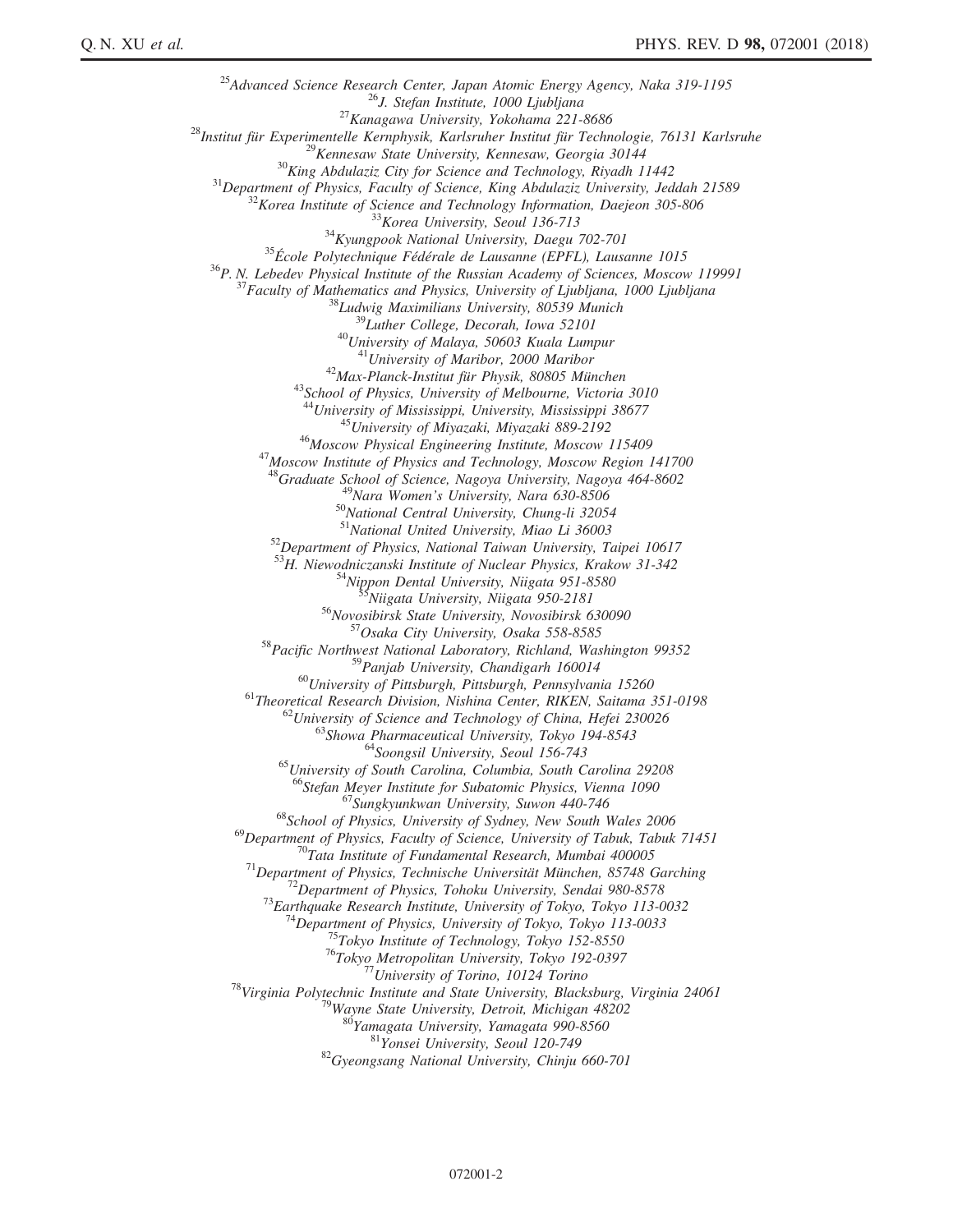(Received 9 May 2018; published 3 October 2018)

We report the measurement of  $\gamma \gamma \to \eta_c(1S), \eta_c(2S) \to \eta' \pi^+ \pi^-$  with  $\eta'$  decays to  $\gamma \rho$  and  $\eta \pi^+ \pi^$ using 941 fb<sup>-1</sup> of data collected with the Belle detector at the KEKB asymmetric-energy  $e^+e^$ collider. The  $\eta_c(1S)$  mass and width are measured to be  $M = [2984.6 \pm 0.7 \text{ (stat)} \pm 2.2 \text{ (syst)} \pm 1.0 \text{ (syst)} \pm 0.0 \text{ (syst)} \pm 0.0 \text{ (syst)} \pm 0.0 \text{ (syst)} \pm 0.0 \text{ (syst)} \pm 0.0 \text{ (syst)} \pm 0.0 \text{ (syst)} \pm 0.0 \text{ (syst)} \pm 0.0 \text{ (syst)} \pm 0.0 \text{ (s$ 0.3 (model)] MeV/ $c^2$  and  $\Gamma = [30.8_{-2.2}^{+2.3} \text{ (stat)} \pm 2.5 \text{ (syst)} \pm 1.4 \text{ (model)}]$  MeV, respectively. First observation of  $\eta_c(2S) \to \eta' \pi^+ \pi^-$  with a significance of 5.5 $\sigma$  including systematic error is obtained, and the  $\eta_c(2S)$  mass is measured to be  $M = [3635.1 \pm 3.7 \text{ (stat)} \pm 2.9 \text{ (syst)} \pm 0.4 \text{ (model)}] \text{ MeV}/c^2$ . The products of the two-photon decay width and branching fraction (B) of decays to  $\eta/\pi^+\pi^-$  are determined to be  $\Gamma_{\gamma\gamma}\Gamma_{\gamma\gamma}\mathcal{B} = [65.4 \pm 2.6 \text{ (stat)} \pm 7.8 \text{ (syst)}] \text{ eV for } \eta_c(1S) \text{ and } [5.6^{+1.2}_{-1.1} \text{ (stat)} \pm 1.1 \text{ (syst)}] \text{ eV for } \eta_c(2S)$ . The cross sections for  $\gamma \gamma \to \eta' \pi^+ \pi^-$  and  $\eta' f_2(1270)$  are measured for the first time.

DOI: [10.1103/PhysRevD.98.072001](https://doi.org/10.1103/PhysRevD.98.072001)

### I. INTRODUCTION

The charmonium states  $\eta_c(1S)$  and  $\eta_c(2S)$  play an important role in tests of quantum chromodynamics (QCD) [\[1\]](#page-16-0). Precise measurement of their two-photon decay widths may provide sensitive tests for QCD models [\[2\]](#page-16-1). The lowest heavy-quarkonium state  $\eta_c(1S)$ , together with the  $J/\psi$ ,  $\eta_b(1S)$ , and  $\Upsilon(1S)$ , serve as benchmarks for the finetuning of input parameters for QCD calculations [\[3\].](#page-16-2) The  $\eta_c(1S)$  and  $\eta_c(2S)$  resonance parameters were measured in  $\psi(2S)$  radiative decay by BESIII and in B decay and twophoton production by BABAR, Belle and CLEO [\[4](#page-16-3)–9]. CLEO made the first measurement of the  $\eta_c(2S)$  two-photon decay width  $\Gamma_{\gamma\gamma}$  via  $K_S^0 K^+\pi^-$  but observed no signal for the  $\eta_c(2S) \to \eta' \pi^+ \pi^-$  decay [\[9\].](#page-16-4) They measured the ratio of the product of  $\Gamma_{\gamma\gamma}$  and  $\mathcal{B}(K^0_S K^+\pi^-)$  for  $\eta_c(2S)$  to that for  $\eta_c(1S)$ , as well as  $\Gamma_{\gamma\gamma}$  for  $\eta_c(1S)$ . Assuming equal B for the  $\eta_c(1S)$ and  $\eta_c(2S)$  decays, the two-photon width  $\Gamma_{\gamma\gamma}$  for  $\eta_c(2S)$  is estimated to be  $(1.3 \pm 0.6)$  keV. On the other hand, the assumption of equal B for  $\eta_c(1S)$  and  $\eta_c(2S)$  seems implausible since the value of  $\mathcal{B}(\eta_c(2S) \to K\bar{K}\pi) = (1.9 \pm 0.11)$  $(0.4 \pm 1.1)\%$  measured by *BABAR* [\[10\]](#page-16-5) is far from the worldaverage value of  $\mathcal{B}(\eta_c(1S) \to K\bar{K}\pi) = (7.3 \pm 0.5)\%$ .

Using  $637$  fb<sup>-1</sup> of data, Belle reported the measurement of the  $\eta_c(1S)$  resonance parameters in two-photon fusion based on its decays to  $\eta'\pi^+\pi^-$  with  $\eta'\to\eta\pi^+\pi^-$  [\[11\].](#page-16-6) The above considerations motivate an updated measurement of  $\eta_c(1S)$  parameters using the 941 fb<sup>-1</sup> Belle data set, and, additionally, an attempt to measure  $\Gamma_{\gamma\gamma}$  for  $\eta_c(2S)$  in order to address the discrepancy between experimental data and QCD predictions for this parameter, most of which lie in the range of 1.8–5.7 keV [\[12](#page-16-7)–17].

The cross sections for two-photon production of meson pairs have been calculated in perturbative QCD and measured in experiments in a W region near or above 3 GeV, where W is the invariant mass of the two-photon system. The leading term in the QCD calculation [\[18](#page-16-8)–20] of the cross section predicts a  $1/(W^6 \sin^4 \theta)$  dependence for a charged-meson pair and a  $1/W^{10}$  dependence and modeldependent angular distribution for a neutral-meson pair. Here,  $\theta$  is the scattering angle of a final-state particle in the two-photon CM frame. The handbag model [\[21\]](#page-16-9) gives the transition amplitude describing energy dependence and predicts a  $1/\sin^4 \theta$  angular distribution for both chargedand neutral-meson pairs for large W. The Belle results for the cross sections [\[22\]](#page-16-10) show that the angular distributions for the charged-meson pairs,  $\gamma \gamma \rightarrow \pi^+\pi^-, K^+K^-$ , agree well with the  $1/\sin^4 \theta$  expectation, while those for the neutral-meson pairs,  $\gamma \gamma \to \pi^0 \pi^0$ ,  $K_S^0 K_S^0$ ,  $\eta \pi^0$  and  $\eta \eta$ , exhibit more complicated angular behavior. The measured exponent  $n$  in the energy dependence  $1/W^n$  for both charged- and neutralmeson pairs is found to lie between 7.3 and 11 with a relative error of 7%–20%. Further study with improved precision in both experiment and QCD predictions at higher W mass would provide more sensitive comparisons. There is no specific QCD prediction for the two-photon production of either the pseudoscalar-tensor meson pair  $\eta' f_2(1270)$  or the three-body final state  $\eta'\pi^+\pi^-$ . Our results for the production of these two- and three-body final states would, thus, provide new information to validate QCD models.

In this paper, we report the updated measurement of the  $\eta_c(1S)$  parameters with the most Belle data sample of 941 fb<sup>-1</sup>, the observation of an  $\eta_c(2S)$  signal with its decays to  $\eta'\pi^+\pi^-$  for the first time, the measurement of the product of the two-photon width of  $\eta_c(2S)$  and its branching fraction to  $\eta^{\prime}\pi^+\pi^-$  and the measurement of nonresonant production of  $\eta' \pi^+ \pi^-$  with  $\eta' \to \eta \pi^+ \pi^-$  decay via two-photon collisions.

## II. DETECTOR AND MONTE CARLO SIMULATION

The Belle detector is a large-solid-angle magnetic spectrometer that consists of a silicon vertex detector, a 50-layer central drift chamber, an array of aerogel threshold

Published by the American Physical Society under the terms of the [Creative Commons Attribution 4.0 International](https://creativecommons.org/licenses/by/4.0/) license. Further distribution of this work must maintain attribution to the author(s) and the published article's title, journal citation, and DOI. Funded by SCOAP<sup>3</sup>.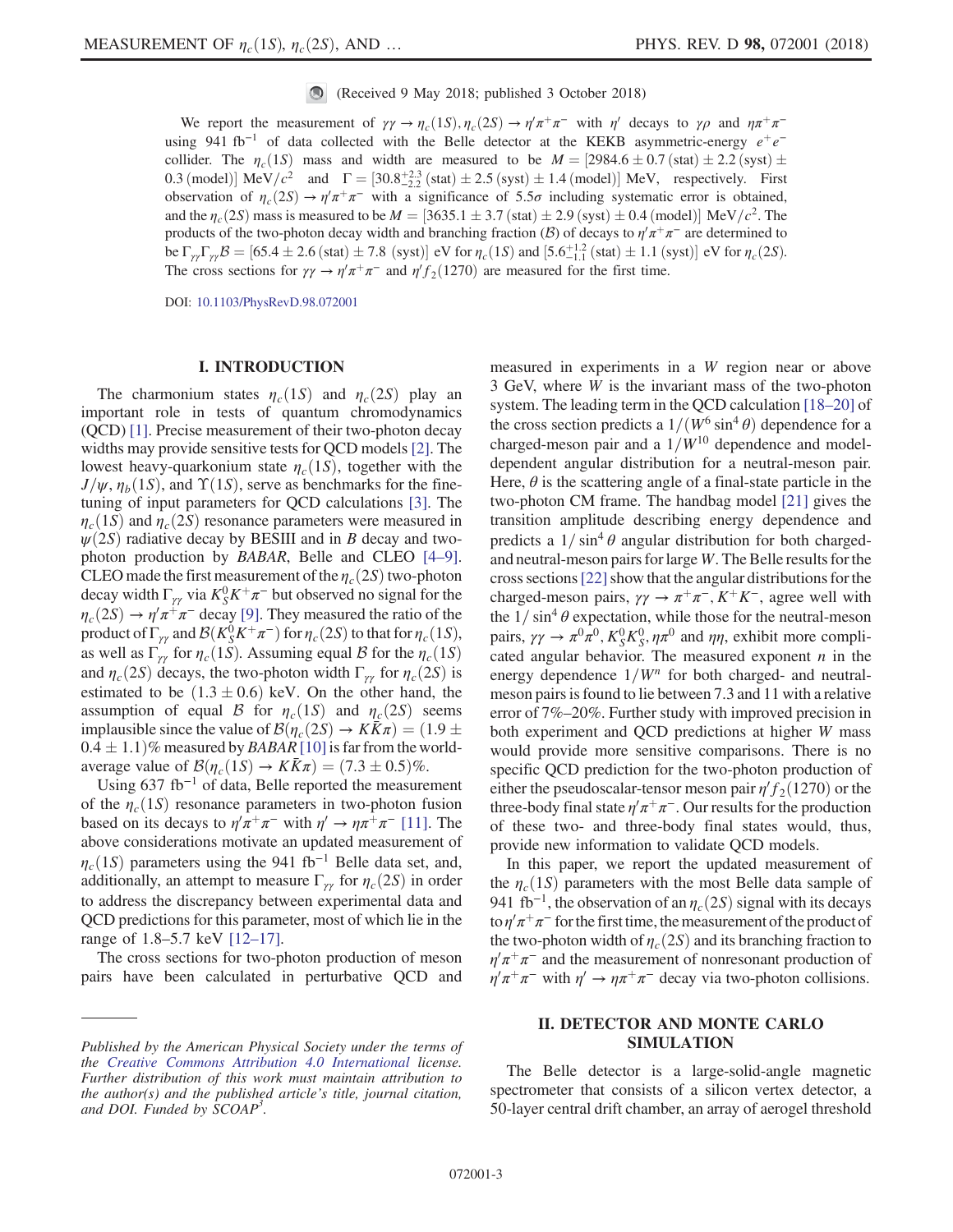Cherenkov counters, a barrel-like arrangement of time-offlight scintillation counters, and an electromagnetic calorimeter (ECL) comprised of CsI(Tl) crystals located inside a superconducting solenoid coil that provides a 1.5 T magnetic field. An iron flux-return located outside of the coil is instrumented to detect  $K<sub>L</sub><sup>0</sup>$  mesons and to identify muons. The detector is described in detail elsewhere [\[23\]](#page-16-11).

We generate the two-photon process  $\gamma \gamma \rightarrow \eta' \pi^+ \pi^-$  using the TREPS code [\[24\],](#page-16-12) where the  $\eta'$  decays generically according to JETSET7.3 [\[25\].](#page-16-13) A distribution uniform in phase space is assumed for the  $\eta_c(1S)$  and  $\eta_c(2S)$  decays to the  $\eta' \pi^+ \pi^-$  final state. The GEANT3-based [\[26\]](#page-16-14) simulation package that incorporates the trigger conditions is employed for the propagation of the generated particles through the Belle detector.

## III. DATA AND EVENT SELECTION

We use two data samples. The first is collected at the  $\Upsilon(4S)$  resonance  $(\sqrt{s} = 10.58 \text{ GeV})$  and 60 MeV below it with integrated luminosity  $L_{int,4S} = 792 \text{ fb}^{-1}$ , while the other is recorded near the  $\Upsilon(5S)$  resonance  $(\sqrt{s} = 10.88 \text{ GeV})$  with  $L_{\text{int,5S}} = 149 \text{ fb}^{-1}$ . When combining the data in this analysis, a slight dependence of the two-photon cross section on  $e^+e^-$  center-of-mass energy is taken into account, as described in Sec. [IV.](#page-4-0)

Two  $\eta'$  decay modes,  $\eta' \to \eta \pi^+ \pi^-$  with  $\eta \to \gamma \gamma$  and  $\eta' \to \eta$ γρ including nonresonant  $\pi^+\pi^-$  (denoted as  $η\pi\pi$  and γρ, respectively), are included in the reconstruction of the  $\eta'$ meson in the  $\eta' \pi^+ \pi^-$  final state.

#### A. Selection criteria

At least one neutral cluster and exactly four charged tracks with zero net charge are required in each event. The candidate photons are neutral clusters in the ECL that have an energy deposit greater than 100 MeV and are unmatched with any charged tracks. To suppress background photons from  $\pi^0$  ( $\pi^0$  or  $\eta$ ) decays for the  $\eta \pi \pi$  ( $\gamma \rho$ ) mode, any photon that, in combination with another photon in the event has an invariant mass within the  $\pi^0$  ( $\pi^0$  or  $\eta$ ) window  $|M_{\gamma\gamma}$  –  $m_{\pi^0}|$  < 0.018 GeV/ $c^2$  ( $|M_{\gamma\gamma} - m_{\pi^0}|$  < 0.020 GeV/ $c^2$  or  $|M_{\gamma\gamma} - m_{\eta}| < 0.024 \text{ GeV}/c^2$ ) is excluded. Events with an identified kaon ( $K^{\pm}$  or  $K_S^0 \rightarrow \pi^+\pi^-$ ) or proton are vetoed. Charged pion, kaon and proton identification strategies and criteria for the both  $\eta \pi \pi$  and  $\gamma \rho$  modes, as well as the event selection criteria for the  $\eta \pi \pi$  mode, are the same as those used in Ref. [\[11\]](#page-16-6) except for the requirement on the transverse momentum  $|\Sigma p_t^*|$  (see Sec. [III B](#page-3-0)). Here,  $|\Sigma p_t^*|$  is the absolute value of the vector sum of the transverse momenta of the  $\eta'$ ,  $\pi^+$ , and  $\pi^-$  in the  $e^+e^-$  center-of-mass system. To improve the momentum resolution of the  $\eta'$ , two separate fits to the  $\eta'$ are applied, one with a constrained vertex and the other with a constrained mass.

For the  $\eta \pi \pi$  mode, the  $\eta$  is reconstructed via its twophoton decay mode, where the two-photon invariant mass

is in the window  $M_{\gamma\gamma} \in [0.524, 0.572] \text{ GeV}/c^2 \ (\pm 2\sigma \text{ of})$ the nominal  $\eta$  mass). The  $\eta'$  candidate is reconstructed from the  $\eta$  candidate and the  $\pi^+\pi^-$  track pair that has an invariant mass within  $M_{\eta\pi^+\pi^-} \in [0.951, 0.963] \text{ GeV}/c^2 \text{ (}\pm 2\sigma \text{ of the})$ nominal  $\eta'$  mass).

For the  $\gamma \rho$  mode, the event contains one photon and two  $\pi^+\pi^-$  pairs. The  $\eta'$  candidates are reconstructed with one photon candidate and a  $\rho^0$  candidate comprised of a  $\pi^+\pi^$ pair whose invariant mass lies within the  $\rho^0$  signal region  $|M_{\pi^+\pi^-} - m_{\rho^0}| < 0.18$  GeV/ $c^2$ . Finally, the photon and  $\rho^0$ candidate must satisfy  $M_{\gamma\rho} \in [0.942, 0.974] \text{ GeV}/c^2 \, (\pm 2\sigma)$ of the nominal  $\eta'$  mass).

For both the  $\eta \pi \pi$  and  $\gamma \rho$  modes, we reconstruct  $\eta' \pi^+ \pi^$ candidates by combining the  $\eta'$  with the remaining  $\pi^+\pi^-$  pair, which must satisfy a vertex-constrained fit. For multicandidate events, the candidate with the smallest  $\chi^2$  from the  $\eta'$ mass-constrained fit is selected. For  $\eta' \pi^+ \pi^-$  combinations with an invariant mass of  $W = 2.98(3.64)$  GeV/ $c^2$ , we find that 8.2% (7.3%) of the signal Monte Carlo (MC) events have more than one candidate per event for the  $\eta \pi \pi$  mode and 15% (9.8%) for the  $\gamma \rho$  mode, from which the correct candidate is selected 94% (98%) for the  $\eta \pi \pi$  mode and 88% (89%) for the  $\gamma \rho$  mode. The sum of the ECL cluster energies in the laboratory system and the scalar sum of the absolute momenta for all charged and neutral tracks in the laboratory system for the  $\eta' \pi^+ \pi^-$  system must satisfy  $E_{\text{sum}} < 4.5 \text{ GeV}$ and  $P_{\text{sum}} < 5.5 \text{ GeV}/c$  to further suppress background events produced via  $e^+e^- \rightarrow q\bar{q}$  with or without radiative photons.

# B. Optimization for the  $|\Sigma p_t^*|$  requirement

<span id="page-3-0"></span>The prominent feature for the events from an untagged two-photon process in  $e^+e^-$  collisions is that they tend to carry small transverse momentum. Therefore, a  $|\Sigma p_t^*|$ requirement allows significant background reduction. The  $|\Sigma p_t^*|$  distributions for the  $\eta \pi \pi$  and  $\gamma \rho$  modes in the signal regions of  $W \in [2.90, 3.06]$  GeV for  $\eta_c(1S)$  and  $W \in [3.60, 3.68]$  GeV for  $\eta_c(2S)$  are shown in Fig. [1.](#page-4-1)

The  $|\Sigma p_i^*|$  requirement for selection of the  $\eta^{\prime}\pi^+\pi^$ candidates from both the  $\eta_c(1S)$  and  $\eta_c(2S)$  decays is optimized using signal and background MC samples. The  $\eta_c$  signal and the background are described by a relativistic Breit-Wigner function [see Eq. [\(1\)](#page-4-2) in Sec. [IV\]](#page-4-0) and the exponential of a third-order polynomial, respectively. The background shape in the  $\eta_c$  signal region is determined from the fit to the sideband data and normalized. The requirement on  $|\Sigma p_t^*|$  is determined by maximizing the value of  $s/\sqrt{s+b}$ for both  $\eta \pi \pi$  and  $\gamma \rho$  modes, where s is the  $\eta_c$  signal yield and b is background yield in the  $\eta_c$  signal region. We find the best  $|\Sigma p_t^*|$  requirements, which are close to each other in the two  $\eta_c$  mass regions, to be  $|\Sigma p_t^*| < 0.15$  GeV/c for the  $\eta \pi \pi$ mode and  $|\Sigma p_t^*| < 0.03$  GeV/c for the  $\gamma \rho$  mode. We find that these values are stable in the range of the expected signal yield based on the previous measurement [\[11\]](#page-16-6) for  $\eta_c(1S)$  and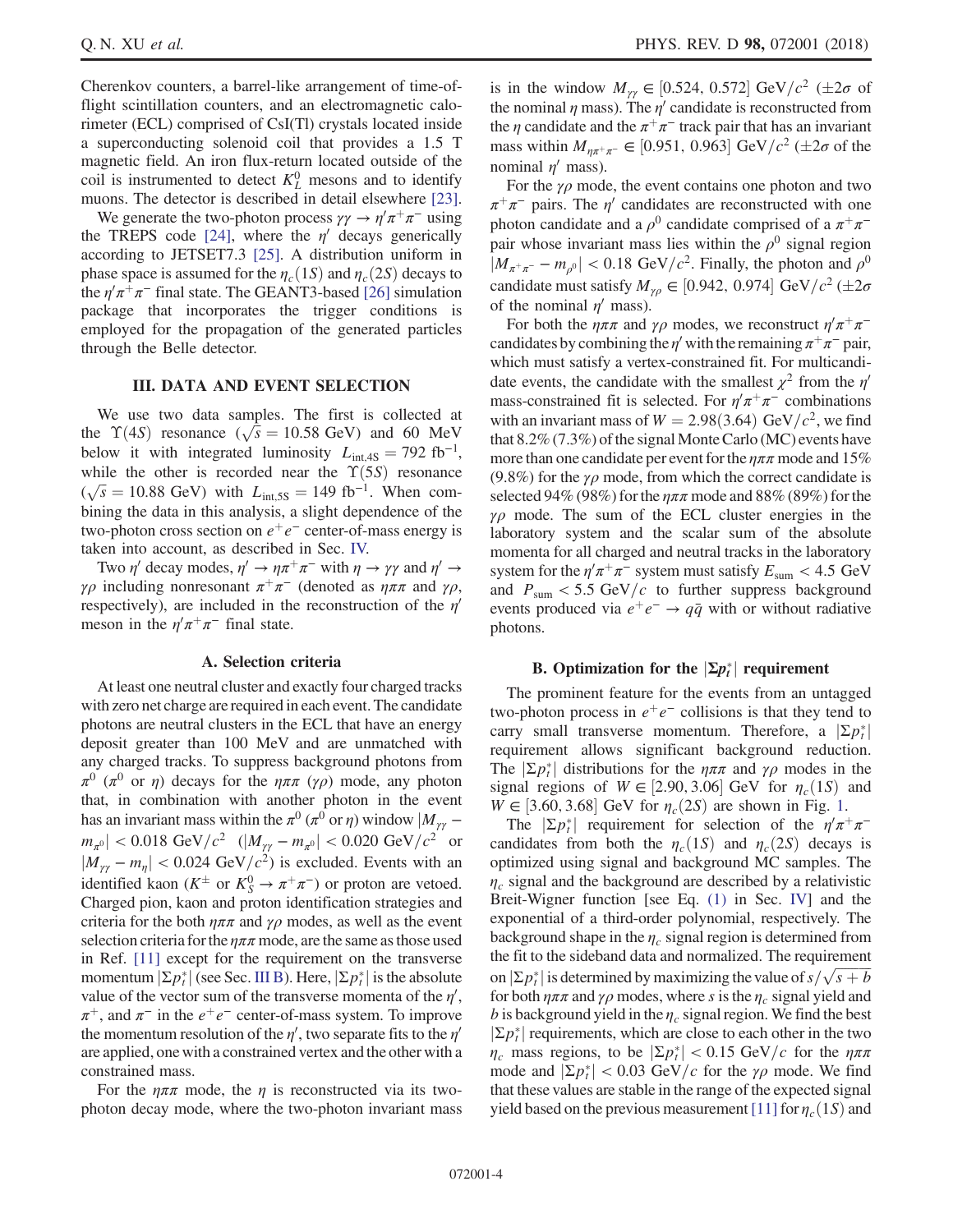<span id="page-4-1"></span>

FIG. 1. The  $|\Sigma p_t^*|$  distributions in the  $\eta_c(1S)$   $[\eta_c(2S)]$  signal region for (a) [(b)] the  $\eta\pi\pi$  mode and (c) [(d)] the  $\gamma\rho$  mode. The solid points with error bars are data. The solid red line is the fit; the blue dashed-dot and green dashed lines, respectively, show the signal in MC and the background in data.

an assumption of theoretical expectation for  $\eta_c(2S)$  [\[27\]](#page-16-15). We employ the  $|\Sigma p_t^*|$  requirement values optimized for  $\eta_c(1S)$  to look also for the  $\eta_c(2S)$  in both  $\eta \pi \pi$  and γρ modes.

The invariant mass distributions for the candidates of the  $\eta'$  and that of the  $\eta'\pi^+\pi^-$  in the  $\eta\pi\pi$  and  $\gamma\rho$  modes are shown in Fig. [2](#page-4-3) and Fig. [3,](#page-5-0) respectively. In addition to the prominent  $\eta_c(1S)$  signal, an evident enhancement in the mass region near 3.64 GeV/ $c^2$  is seen in both modes.

#### IV. FITTING FOR  $\eta_c(1S)$  AND  $\eta_c(2S)$

<span id="page-4-0"></span>The probability density function  $f_s(W)$  for the resonance R is a Breit-Wigner function [\[28,29\]](#page-16-16)  $f_{BW}(W)$  convolved with a mass-resolution function  $R_{\text{ICB}}$  after corrections for the detection efficiency  $\epsilon_i(W)$  and the two-photon luminosity function  $dL_{\gamma\gamma}/dW$ :

<span id="page-4-2"></span>
$$
f_{\rm s}(W) = f_{\rm BW}(W) \frac{dL_{\gamma\gamma}(W)}{dW} \epsilon_i(W) \otimes R_{\rm ICB}(W). \quad (1)
$$

<span id="page-4-3"></span>

FIG. 2. The invariant mass distributions of (a)  $\eta \pi^+ \pi^-$  and  $\gamma \rho^0$  (b) for the  $\eta^{\prime} \pi^+ \pi^-$  candidate events. Solid red line is the fit. The blue dashed-dot and green dashed lines are the signal and background, respectively.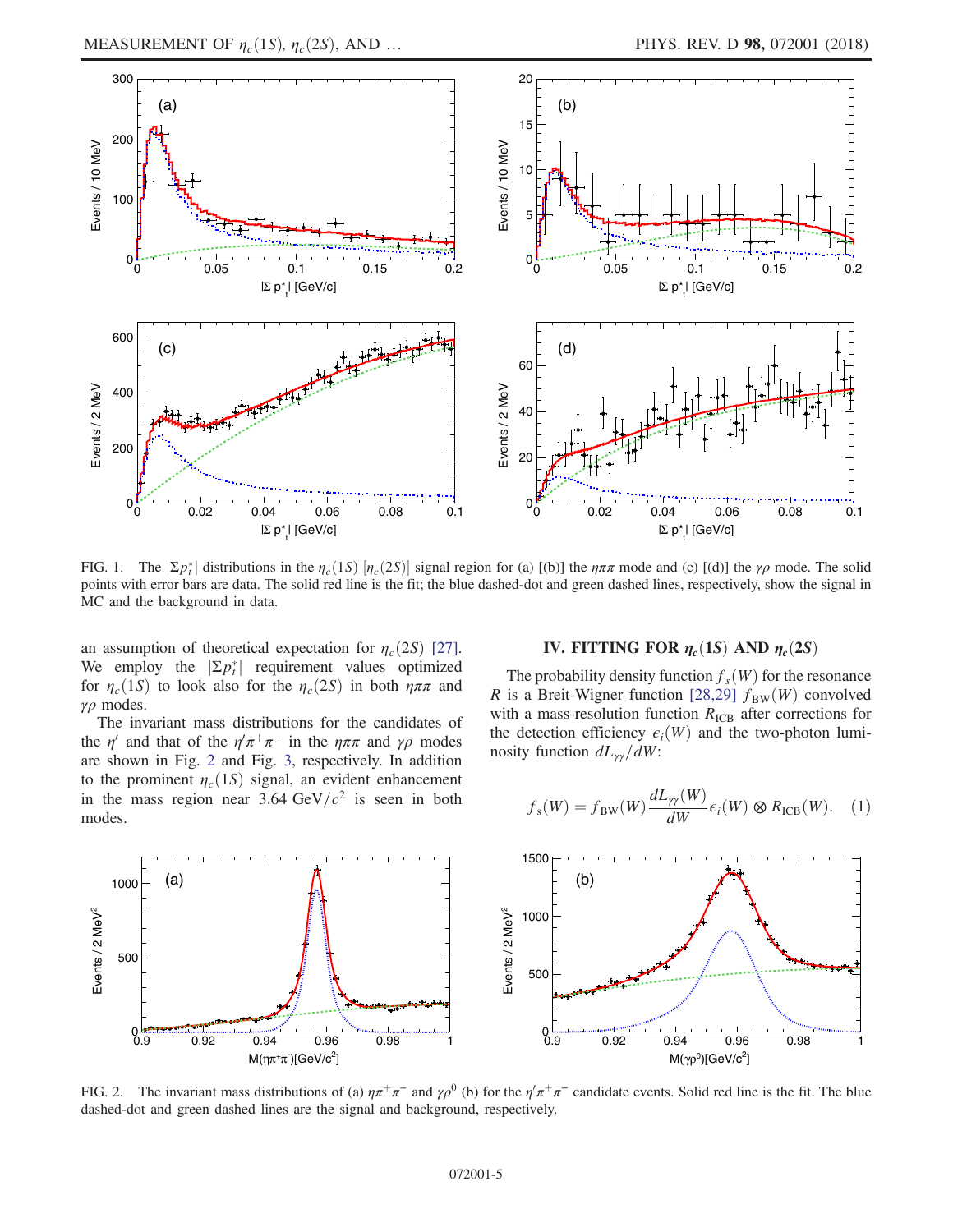<span id="page-5-0"></span>

FIG. 3. The  $\eta' \pi^+ \pi^-$  invariant mass distribution for the candidate events with  $\eta'$  decays to (a)  $\eta \pi^+ \pi^-$  and (b)  $\gamma \rho$ . Large  $\eta_c(1S)$  signal and evident excess in the  $\eta_c(2S)$  region (as arrow pointed) are seen.

Here,  $R_{\text{ICB}}$  is an improved Crystal Ball (ICB) function [\[30\]](#page-16-17). The efficiency factor  $\epsilon_i(W)$  includes the branching fractions of  $\eta' \to \eta \pi^+ \pi^-$  with  $\eta \to \gamma \gamma$  for the  $\eta \pi \pi$  mode  $(i = 1)$ and  $\eta' \to \gamma \rho$  with  $\rho \to \pi^+ \pi^-$  for the  $\gamma \rho$  mode (i = 2). The number of the  $\eta_c(1S)$  mesons produced via the two-photon process is constrained to be equal for both modes in the simultaneous fit. The luminosity function is evaluated in the Equivalent Photon Approximation (EPA) [\[28,29\]](#page-16-16) using TREPS [\[24\]](#page-16-12). The efficiency for each  $\eta'$  decay mode is corrected for the dependence on beam energy in the  $\Upsilon(4S)$ and  $\Upsilon(5S)$  regions [\[31,32\]:](#page-16-18)

$$
\epsilon = \frac{\epsilon_{4S}L_{\text{int,4S}} + \epsilon_{5S}L_{\text{int,5S}} \cdot \frac{dL_{\gamma/5S}}{dW} / \frac{dL_{\gamma/4S}}{dW}}{L_{\text{int,4S}} + L_{\text{int,5S}}},\tag{2}
$$

where  $\epsilon_{4S}$  ( $\epsilon_{5S}$ ) and  $dL_{\gamma\gamma,5S}/dW$  ( $dL_{\gamma\gamma,5S}/dW$ ) are the efficiency and two-photon luminosity functions, respectively, at the  $\Upsilon(4S)$   $[\Upsilon(5S)]$  energy.

<span id="page-5-1"></span>The product of the two-photon decay width and the branching fraction for the  $R \to \eta^{\prime} \pi^+ \pi^-$  decay is determined as

$$
\Gamma_{\gamma\gamma}\mathcal{B}(R \to \eta'\pi^+\pi^-)
$$
\n
$$
= \frac{n_{\text{obs},i}}{L_{\text{int}} \cdot \int f_{\text{BW}}(W) \frac{dL_{\gamma\gamma}(W)}{dW} \epsilon_i(W) dW},
$$
\n(3)

where  $n_{obs,i}$  is the yield of decay mode i of the resonance R in the simultaneous fit, while  $L_{int}$  is the integrated luminosity. Identical W regions of [2.60, 3.4] GeV/ $c^2$  for  $\eta_c(1S)$  and [3.3, 3.8] GeV/ $c^2$  for  $\eta_c(2S)$  are chosen in the simultaneous fit for the yield and as the integral interval in the calculation of  $\Gamma_{\gamma\gamma}B$ .

#### A. Background estimation

The background in the  $\eta^{\prime}\pi^+\pi^-$  mass spectrum for the R measurement is dominated by three components: (1) nonresonant (NR) events produced via two-photon collisions, which have the same  $|\Sigma p_t^*|$  distribution as that of the R signal; (2) the  $\eta'$  sideband ( $\eta'$ -sdb) arises from wrong combinations of γγπ<sup>+</sup>π<sup>−</sup> (γπ<sup>+</sup>π<sup>−</sup>) for the ηππ (γρ) mode that survive the η' selection criteria, estimated using the events in the margins of the  $\eta'$  signal in the  $\eta \pi \pi$  ( $\gamma \rho$ ) invariant-mass distribution; (3)  $\eta' \pi^+ \pi^- + X$  ( $b_{\text{any}}$ ) events having additional particles in the event beyond the  $R$  candidate. Other nonexclusive events, including those arising from initial-state radiation, are found to be negligible [\[11\]](#page-16-6).

For the determination of the background components, two data subsamples, one with  $|\Sigma p_i^*| < 0.15 \text{ GeV}/c$ (0.03 GeV/c), denoted as  $p_t$ -balanced, and the other with  $|\Sigma p_t^*| \in [0.17, 0.2] \text{ GeV}/c \text{ } ([0.15, 0.2] \text{ GeV}/c)$ , denoted as  $p_t$ -unbalanced, for the  $\eta \pi \pi$  (γρ) mode, are selected. (See Ref.  $[11]$  for the details.) The R signal and NR component peak in the  $p_t$ -balanced sample while the  $\eta'$ -sdb and  $b_{\text{any}}$ backgrounds dominate over the signal plus NR in the  $p_t$ unbalanced sample. For the  $\eta \pi \pi$  mode, the  $\eta'$ -sdb component is well estimated using the  $\eta'$  sideband, defined by  $M_{\eta\pi^+\pi^-} \in$ [0.914, 0.934] GeV/ $c^2$  and  $\in$  [0.98, 1.00] GeV/ $c^2$ . The  $b<sub>any</sub>$  component is determined using the events in the  $p<sub>t</sub>$ unbalanced sample with the  $\eta'$ -sdb contribution subtracted. Here, the assumption of the same shape in the invariant mass distribution for the  $b_{\text{anv}}$  component in the  $p_t$ -balanced and  $p_t$ -unbalanced samples is implied. For the  $\gamma \rho$  mode, the sum of  $\eta'$ -sdb and  $b_{\text{any}}$  is determined from the events in the  $p_t$ unbalanced sample. These two components are hard to distinguish because of peaking background in the  $\gamma \rho^0$ invariant mass distribution, caused by the large width of the  $\rho$  meson and the  $\eta'$  mass-constraint fit.

The yield and shape for the two components,  $\eta'$ -sdb and  $b<sub>any</sub>$ , separated (combined) for the  $\eta \pi \pi$  ( $\gamma \rho$ ) mode, are fixed in the simultaneous fit. The exponential of a second-order polynomial is used to describe the NR component with the yield and shape floating in the fit for both the  $\eta \pi \pi$  and  $γρ$  modes.

# B. Results of the  $\eta_c(1S)$  and  $\eta_c(2S)$  fits

Simultaneous fits to the  $\eta^{\prime}\pi^{+}\pi^{-}$  mass spectra with the  $\eta \pi \pi$  and  $\gamma \rho$  modes combined are performed for both  $\eta_c(1S)$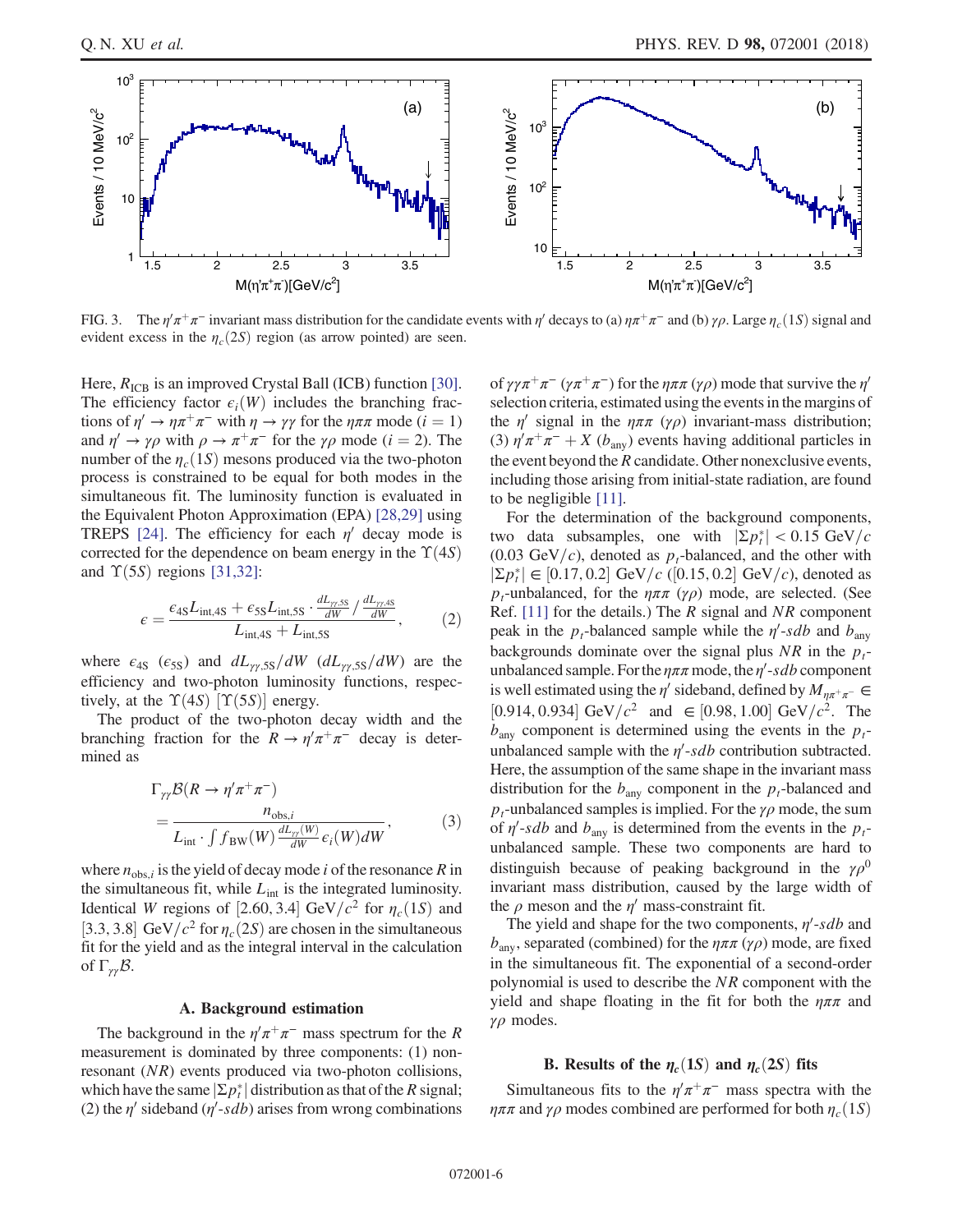<span id="page-6-0"></span>

FIG. 4. The invariant mass distribution for the  $\eta/\pi^+\pi^-$  candidates for (a) the  $\eta\pi\pi$  mode and (b) the  $\gamma\rho$  mode, in the  $\eta_c(1S)$  region. The dots with error bars are data. The red solid line is the fit; the blue dashed line is fitted signal for  $\eta_c(1S)$ . The green dot, cyan long-dashed, and magenta dashed-dot lines are the NR,  $\eta'$ -sdb and  $b_{\text{any}}$  ( $b_{\text{any}} + \eta'$ -sdb merged into the magenta dashed-dot line for the  $\gamma \rho$  mode) background components, respectively.

and  $\eta_c(2S)$ . The result of the fit for the  $\eta_c(1S)$  signal and background contributions are shown in Fig. [4](#page-6-0). The  $\eta_c(1S)$ mass and width are determined to be  $M = 2984.6 \pm$ 0.7 MeV/ $c^2$  and  $\Gamma = 30.8^{+2.3}_{-2.2}$  MeV, with yields of  $n_1 =$ 945<sup>+38</sup> for the  $\eta \pi \pi$  mode and  $n_2 = 1728^{+69}_{-68}$  for the γρ mode.

Figure [5](#page-6-1) shows the result of the fit for the  $\eta_c(2S)$  region, which results in a signal with a statistical significance of  $5.5\sigma$ and yields of  $n_1 = 41^{+9}_{-8}$  for the  $\eta \pi \pi$  mode and  $n_2 = 65^{+14}_{-13}$ for the  $\gamma \rho$  mode. The  $\eta_c(2S)$  mass is determined to be  $M = (3635.1 \pm 3.7) \text{ MeV}/c^2$ ; its width is fixed to the world-average value of 11.3 MeV [\[33\]](#page-16-19) in the fit. The statistical significance for the  $\eta_c(2S)$  signal is calculated with the  $\chi^2$  distribution  $-2 \ln(\mathcal{L}_0/\mathcal{L}_{\text{max}})$  for  $N_{\text{dof}}$  degrees of freedom. Here,  $\mathcal{L}_{\text{max}}$  and  $\mathcal{L}_0$  are the maximum likelihoods of the fits with the signal yield floating and fixed to zero, respectively, and  $N_{\text{dof}} = 2$  is the difference in the number of floating parameters between the nominal fit and the latter fit.

From Eq. [\(3\),](#page-5-1) with the fitted signal yields as input, the product of the two-photon decay width and the branching fraction for the  $\eta_c(1S)$  and  $\eta_c(2S)$  are calculated to be  $\Gamma_{\gamma\gamma} B(\eta' \pi^+ \pi^-) = (65.4 \pm 2.6)$  eV and  $(5.6^{+1.2}_{-1.1})$  eV, respectively. The fit results for the  $\eta_c(1S)$  and  $\eta_c(2S)$  are summarized in Table [I.](#page-7-0)

<span id="page-6-1"></span>

FIG. 5. The invariant mass distribution for the  $\eta^{\prime}\pi^+\pi^-$  candidates for (a) the  $\eta\pi\pi$  mode and (b) the  $\gamma\rho$  mode, in the  $\eta_c(2S)$  region. The dots with error bars are data. The red solid line is the fit; the blue dashed line is fitted signal for  $\eta_c(2S)$ . The green dot, cyan long-dashed, and magenta dashed-dot lines are the NR,  $\eta'$ -sdb and  $b_{\text{any}}$  ( $b_{\text{any}} + \eta'$ -sdb merged into the magenta dashed-dot line for the  $\gamma \rho$  mode) background components, respectively.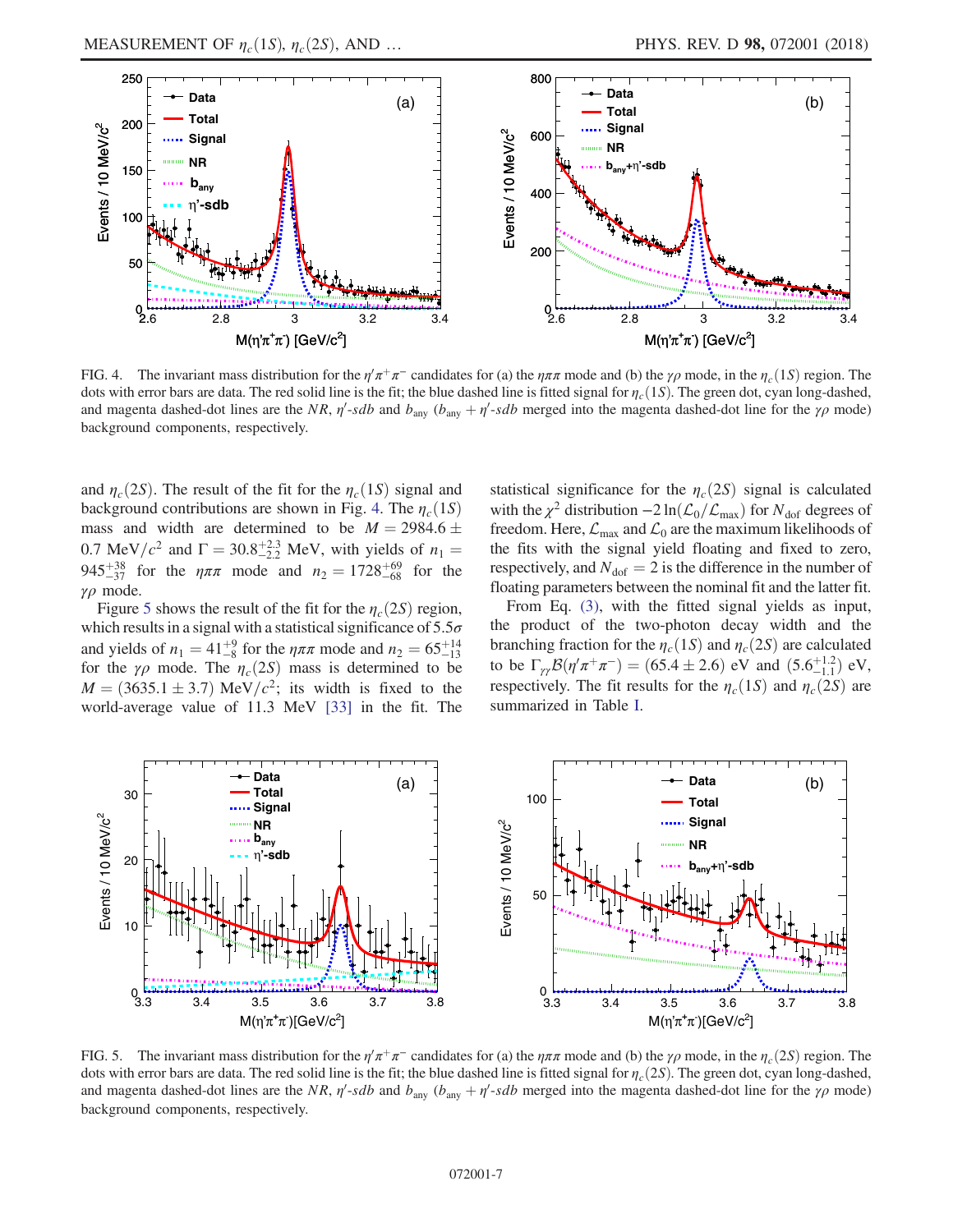<span id="page-7-0"></span>TABLE I. Summary of the results for the  $\eta_c(1S)$  and  $\eta_c(2S)$ :  $n_s$ is the yield; M and  $\Gamma$  are the mass and width;  $\Gamma_{\nu\nu}B$  is the product of the two-photon decay width and the branching fraction for  $\eta_c \to \eta' \pi^+ \pi^-$ . The first error is statistical, and the second is systematic.

|                                |                    | $\eta_c(1S)$                 |                  | $\eta_c(2S)$                |  |
|--------------------------------|--------------------|------------------------------|------------------|-----------------------------|--|
|                                | γρ                 | $\eta \pi^+ \pi^-$           | γρ               | $n\pi^+\pi^-$               |  |
| $n_{\rm s}$                    | $1728^{+69}_{-68}$ | $945^{+38}_{-37}$            | $65^{+14}_{-13}$ | $41^{+9}_{-8}$              |  |
| M (MeV/ $c^2$ )                |                    | $2984.6 \pm 0.7 \pm 2.2$     |                  | $3635.1 \pm 3.7 \pm 2.9$    |  |
| $\Gamma$ (MeV)                 |                    | $30.8^{+2.3}_{-2.2} \pm 2.5$ |                  | $11.3$ [fixed]              |  |
| $\Gamma_{\gamma\gamma}$ B (eV) |                    | $65.4 \pm 2.6 \pm 7.8$       |                  | $5.6^{+1.2}_{-1.1} \pm 1.1$ |  |

#### C. Systematic uncertainties

The systematic uncertainties are summarized in Table [II](#page-7-1). We estimate the uncertainty in the trigger efficiency using signal MC events. The differences between the two efficiencies with and without simulation of the trigger conditions are evaluated to be 0.5% (0.6%) for  $\eta_c(1S)$  $(\eta_c(2S))$  in the  $\gamma \rho$  mode, and 1.4% for both  $\eta_c$  mesons in the  $\eta \pi \pi$  mode. The contribution to the systematic uncertainty arising from pion identification is studied using an inclusive  $D^*$  sample. The uncertainties of pion identification are

<span id="page-7-1"></span>TABLE II. Summary of systematic uncertainty contributions to the  $\Gamma_{\gamma\gamma}$ B, mass and width for  $\eta_c(1S)$ ,  $\eta_c(2S)$  in the fit with  $\gamma\rho$  and  $\eta \pi^+ \pi^-$  modes combined.

| $\Delta(\Gamma_{\gamma\gamma}\mathcal{B})/(\Gamma_{\gamma\gamma}\mathcal{B})(\%)$ |              |     |              |  |
|-----------------------------------------------------------------------------------|--------------|-----|--------------|--|
| Source                                                                            | $\eta_c(1S)$ |     | $\eta_c(2S)$ |  |
| Trigger efficiency                                                                | 0.9          |     | 1.0          |  |
| $\pi^{\pm}$ identification efficiency                                             | 1.7          |     | 2.1          |  |
| $ \Sigma p_t^* $                                                                  | 1.5          |     | 9.8          |  |
| Background shape                                                                  | 2.3          |     | 9.2          |  |
| $\eta$ -sdb and $b_{\text{anv}}$                                                  | 2.5          |     | 4.8          |  |
| $\pi^0$ -veto                                                                     | 2.4          |     | 2.2          |  |
| $\eta_c(2S)$ width error                                                          | .            |     | 8.8          |  |
| $\eta$ reconstruction efficiency                                                  |              | 4.9 |              |  |
| Track reconstruction efficiency                                                   |              | 5.5 |              |  |
| Run dependence                                                                    |              | 3   |              |  |
| Two-photon luminosity                                                             |              | 5   |              |  |
| PHSP assumption                                                                   |              | 6   |              |  |
| Total                                                                             | 12           |     | 20           |  |
| $\Delta M$ (MeV/ $c^2$ )                                                          |              |     |              |  |
| Mass scale                                                                        | 2.1          |     | 2.6          |  |
| $ \Sigma p_t^* $                                                                  | 0.1          |     | 1.1          |  |
| Background shape                                                                  | 0.7          |     | 0.4          |  |
| $\eta_c(2S)$ width error                                                          | .            |     | 0.1          |  |
| Total                                                                             | 2.2          |     | 2.9          |  |
| $\Delta \Gamma$ (MeV)                                                             |              |     |              |  |
| Mass resolution                                                                   | 1.2          |     |              |  |
| $ \Sigma p_t^* $                                                                  | 0.7          |     |              |  |
| Background shape                                                                  | 2.1          |     |              |  |
| Total                                                                             | 2.5          |     |              |  |

found to be 1.8%  $(2.3\%)$  in the  $\gamma \rho$  mode and 1.5%  $(1.8\%)$ in the  $\eta \pi \pi$  mode for  $\eta_c(1S)$   $[\eta_c(2S)]$ . The averaged values of deviations in the yield, mass, and width between the two simultaneous fits, with the  $|\Sigma p_t^*|$  requirement changed by  $\pm 0.01$  GeV/c in the  $\gamma \rho$  mode and by  $\pm 0.02$  GeV/c in the  $\eta \pi \pi$  mode, are treated as systematic uncertainties.

Two methods are applied to evaluate the systematic uncertainty related to the uncertainty in the NR background shape: (1) changing the mass window size in the fit and (2) altering the fit function for the background-shape description. The difference between the average values of the two fit yields calculated by changing the mass window width by  $\pm 100 \text{ MeV}/c^2$  is regarded as systematic uncertainty: we find 2.3% (9.0%) in the  $\gamma \rho$  mode and 2.2% (9.5%) in the  $\eta \pi \pi$  mode for  $\eta_c(1S)$  ( $\eta_c(2S)$ ). The contribution to the uncertainty in the fit yield estimated by varying the order of the polynomial function is found to be minor and thus is neglected.

The uncertainty in the determination of the  $\eta'$ -sdb and  $b<sub>any</sub>$  backgrounds is estimated with changes in the  $\eta'$ -sdb window size by  $\pm 0.01$  GeV/ $c^2$ . The resulting difference in yields is evaluated to be 2.5% for  $\eta_c(1S)$  and 4.8% for  $\eta_c(2S)$  and is treated as the uncertainty.

The uncertainty from the  $\pi^0$ -veto is estimated as the difference in efficiency with and without the  $\pi^0$ -veto. The uncertainties for the  $\eta$  reconstruction efficiency are studied using an inclusive  $\eta$  sample, and its deviation from the MC simulation plus its error in quadrature is 4.9%. The systematic uncertainties related to charged track reconstruction efficiency, luminosity function calculation, and experimental-conditions dependence are studied via charmonium decay to four charged mesons [\[7,8\]](#page-16-20). The evolution of the background conditions over time adds an additional uncertainty of 3% in the yield determination. The accuracy of the two-photon luminosity is estimated to be 5% including the uncertainties from radiative corrections (2%), the uncertainty from the form-factor effect (2%), and the error of the integrated luminosity (1.36%).

The efficiency for the  $\eta/\pi^+\pi^-$  events is determined with the MC sample generated with  $\eta_c(1S)$  decays to three-body  $\eta' \pi^+ \pi^-$  according to phase space distribution. Possible intermediate states in  $\eta_c(1S)$  decays are checked in data. Figure [6](#page-8-0) shows the Dalitz plots for the  $\eta^{\prime}\pi^+\pi^$ events selected in the  $\eta_c(1S)$  signal window of [2.90, 3.06] GeV/ $c^2$  and sideband region of [2.60, 2.81] ∪ [3.15, 3.36] GeV/ $c^2$  (denoted as sdb) in the  $\eta \pi \pi$  mode. Figures [7\(a\)](#page-8-1) and [7\(c\)](#page-8-1) show the  $\eta/\pi$ <sup>+</sup> (charge conjugate implied, two entries per event) and  $\pi^+\pi^-$  invariant mass distributions for the events selected in the  $\eta_c(1S)$  signal and sdb regions. The corresponding mass distributions after subtraction of the normalized sdb background are shown in Figs. [7\(b\)](#page-8-1) and [7\(d\)](#page-8-1). Broad structures are seen in distributions of both  $M(\eta'\pi^+)$  near 1.7 GeV/ $c^2$  and  $M(\pi^+\pi^-)$  near 2 GeV/ $c^2$ . To estimate the effect on the efficiency due to the two-body intermediate states in  $\eta_c(1S)$  decays, a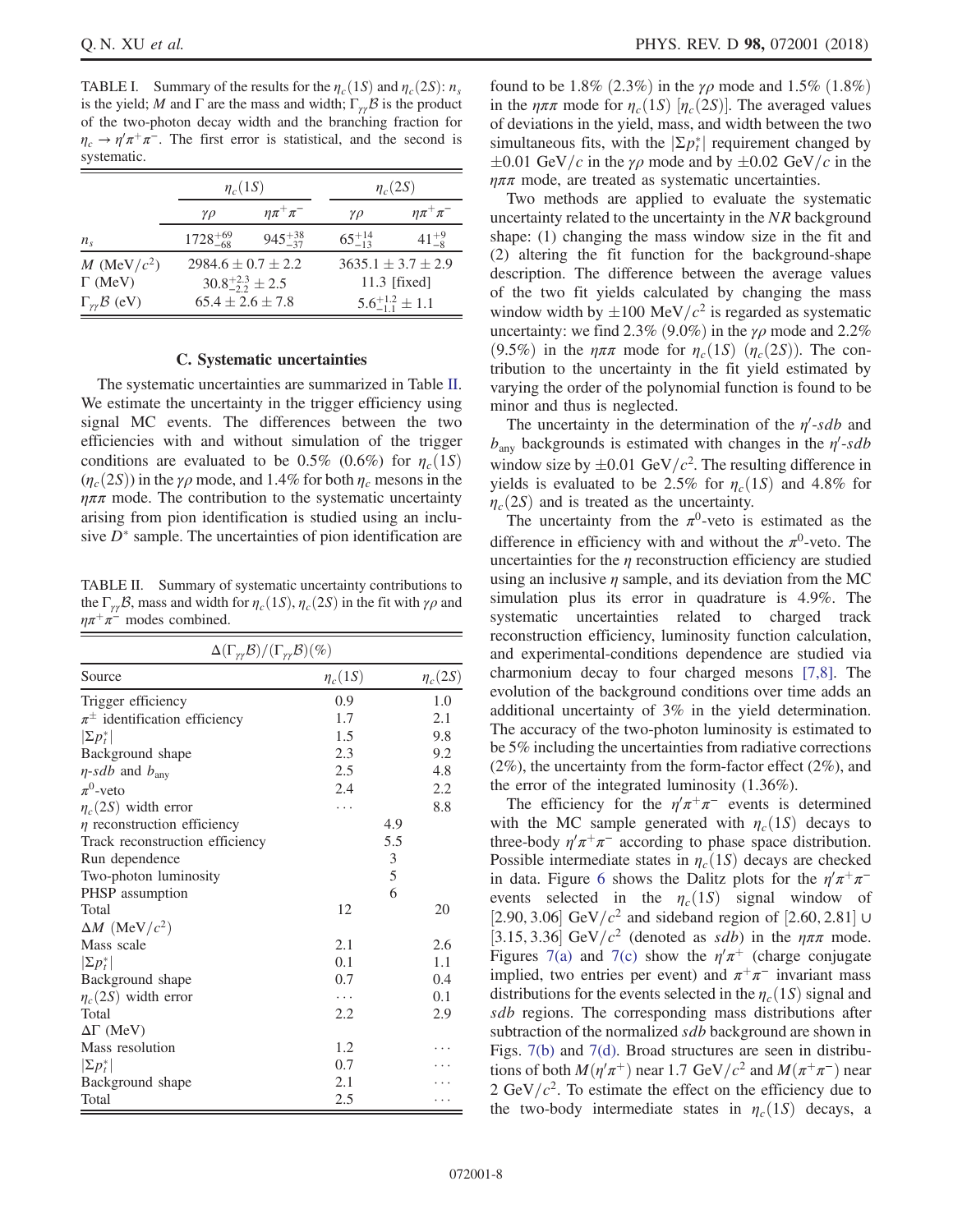<span id="page-8-0"></span>

FIG. 6. The Dalitz plots for events selected in the  $\eta_c(1S)$  signal (a) and sdb (b) regions.

possible two-body intermediate state  $\eta_c(1S) \to \eta' f_0(2100)$ is assumed and simulated, and the averaged efficiency of this mode and the three-body phase space sample is calculated. Here, an approximately equal ratio of two yields  $n_{\text{s,three-body}}/n_{\text{s,two-body}}$  is assumed in averaging the two modes. The relative difference in efficiencies

between the phase space (PHSP) MC sample and the average efficiency is estimated to be  $\Delta \epsilon_{\text{avr},\eta\pi\pi} = 8.8\%$  $(\Delta \epsilon_{\text{avr},\gamma\rho} = 3.6\%)$  for the  $\eta \pi \pi$  (γρ) mode. Taking the yield-weighted mean of  $\Delta \epsilon_{\text{avr},\eta\pi\pi}$  and  $\Delta \epsilon_{\text{avr},\gamma\rho}$  for the  $\eta \pi \pi$  and  $\gamma \rho$  modes combined in the fits, the uncertainty in efficiency related to the assumption of the uniform

<span id="page-8-1"></span>

FIG. 7. (a) [(c)] The invariant mass  $M(\eta/\pi^+)$  distributions (two entries per event)  $[M(\pi^+\pi^-)]$  distributions] in data for the events selected in the  $\eta_c(1S)$  signal region is drawn as the black solid dots with error bars. The red histogram is for the normalized sdb background events. (b) [(d)] The black solid dots with error bars is the  $M(\eta'\pi^+)$  [ $M(\pi^+\pi^-)$ ] distribution in the  $\eta_c(1S)$  signal region in data after subtraction of the sdb background and the blue histogram normalized to data is for MC events of the  $\eta_c(1S)$  decays to threebody final state according to PHSP distribution.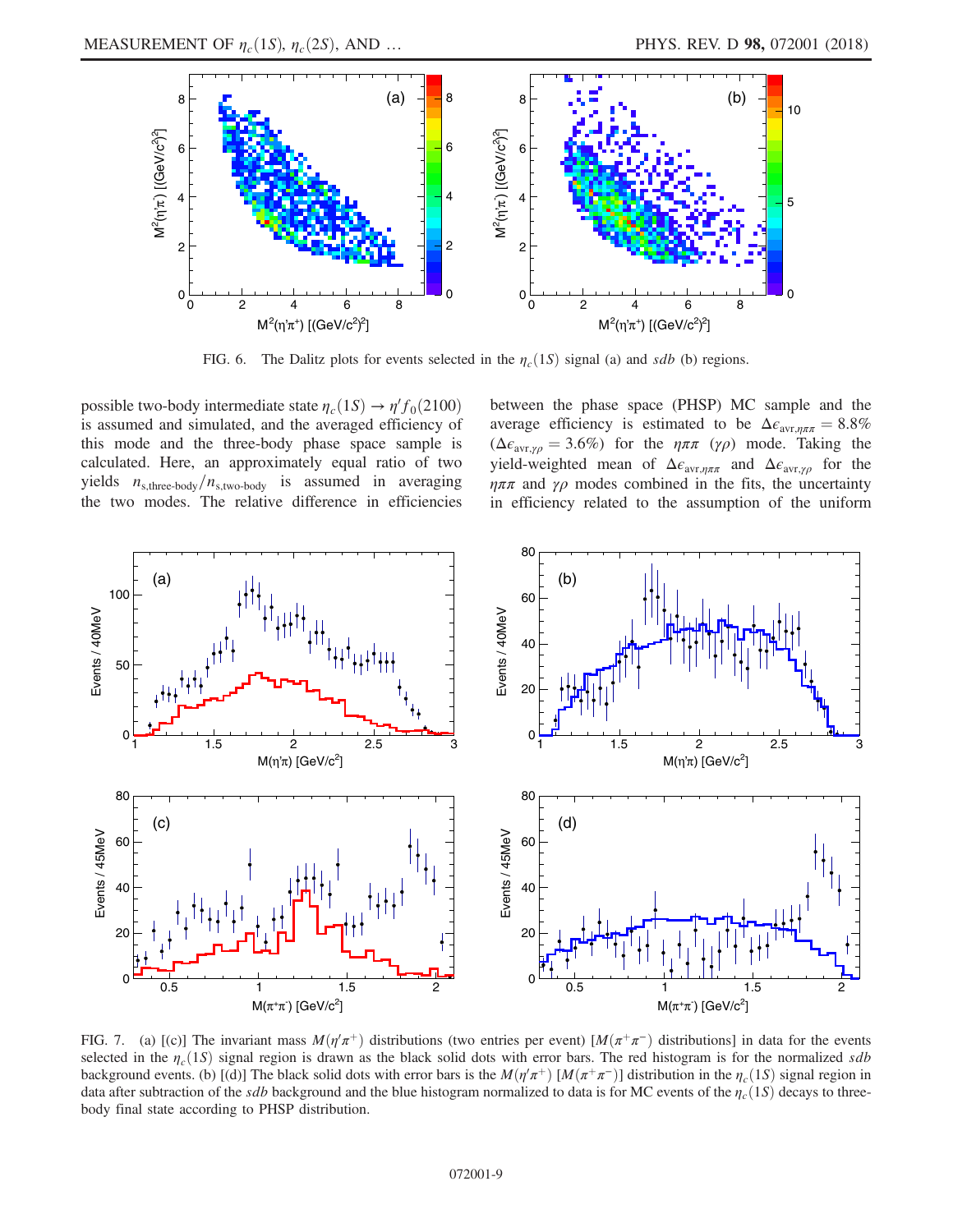<span id="page-9-0"></span>TABLE III. Defined bin size and total number of bins in W and  $|\cos \theta^*|$  in individual W ranges.

| $W$ [GeV]     | $\Delta W \times N_{\rm bins}$ [GeV] | $\Delta  \cos \theta^*  \times N_{\text{bins}}$ |
|---------------|--------------------------------------|-------------------------------------------------|
| $1.40 - 1.66$ | $0.26 \times 1$                      | $0.1 \times 10$                                 |
| $1.66 - 1.82$ | $0.08 \times 2$                      | $0.1 \times 10$                                 |
| $1.82 - 2.66$ | $0.04 \times 21$                     | $0.1 \times 10$                                 |
| $2.66 - 3.08$ | $0.06 \times 7$                      | $0.2 \times 5$                                  |
| $3.08 - 3.40$ | $0.16 \times 2$                      | $0.2 \times 5$                                  |
| $3.40 - 3.80$ | $0.20 \times 2$                      | $0.2 \times 5$                                  |

distribution in PHSP is found to be 6%, which is added to the systematic error.

To examine the systematic uncertainty in the mass measurement for the  $R \to \eta' \pi^+ \pi^-$  decay, an inclusive control sample of the decay  $D^0 \rightarrow \eta' K^0_S$  with  $K^0_S \rightarrow$  $\pi^+\pi^-$  is selected with a tight mass window for  $\eta'$ . The  $D<sup>0</sup>$  mass resulting from fits to the invariant mass spectra of  $\eta' K_S^0$  is shifted from its nominal value by 1.26 MeV/ $c^2$ (0.93 MeV/ $c^2$ ) in the  $\eta \pi \pi$  ( $\gamma \rho$ ) mode. The sum of the shift and statistical error in quadrature, scaled linearly to the  $\eta_c$ mass, is taken as the contribution of the uncertainty for the mass scale. The uncertainty in the width determination is estimated by changing the mass resolution by  $\pm 1 \text{ MeV}/c^2$ , and is found to be 1.2 MeV/ $c^2$  for the  $\eta_c(1S)$ . The uncertainties for the resonance mass and width coming from  $|\Sigma p_t^*|$  and background shape are determined with the same method as that for the  $\Gamma_{\gamma\gamma}B$  measurement.

Taking the yield-weighted mean of squared uncertainty for the  $\gamma \rho$  and  $\eta \pi^+ \pi^-$  modes combined in the fits, the total systematic uncertainties in the measurements of  $\Gamma_{\gamma}$ B, mass and width for  $\eta_c(1S)$   $[\eta_c(2S)]$  are calculated by adding the individual mean uncertainties in quadrature.

#### V. MEASUREMENTS OF THE CROSS SECTIONS

We utilize the data sample selected in the  $\eta' \to \eta \pi \pi$  mode to measure the nonresonant production of  $\eta/\pi^+\pi^-$  final states via two-photon collisions. The cross section of  $e^+e^- \rightarrow e^+e^-h$  production is expressed as

$$
\sigma_{e^+e^- \to e^+e^-h} = \int \sigma_{\gamma\gamma \to h}(W, |\cos \theta^*|)
$$

$$
\times \frac{dL_{\gamma\gamma}(W)}{dW} dWd |\cos \theta^*|, \qquad (4)
$$

where h denotes one of two hadronic final states:  $\eta' \pi^+ \pi^-$  or  $\eta' f_2(1270)$ . Here,  $\theta^*$  is the angle between the  $\eta'$  momentum and the beam direction in the  $\gamma\gamma$  rest frame.

The differential cross section in the measurement of the W and  $|\cos \theta^*|$  two-dimensional distribution for the finalstate particles is calculated with the formula below, accounting for the efficiencies as a function of the measured variables.

<span id="page-9-2"></span>
$$
\frac{d\sigma_{\gamma\gamma\to h}(W,\cos\theta^*)}{d|\cos\theta^*|} = \frac{\Delta N(W,\cos\theta^*)/\epsilon(W,\cos\theta^*)}{L_{\text{int}}\frac{dL_{\gamma\gamma}(W)}{dW}\Delta W\Delta|\cos\theta^*|},\qquad(5)
$$

where the yield  $\Delta N$  is extracted by fitting the  $|\Sigma p_t^*|$  $[M(\pi^+\pi^-)]$  distribution in a data subsample sliced in each two-dimensional bin for the  $\gamma \gamma \to \eta' \pi^+ \pi^-$  [ $\gamma \gamma \to$  $\eta' f_2(1270)$ ] production. The efficiency  $\epsilon(W, \cos \theta^*)$  is evaluated using MC events for each two-dimensional bin.  $L_{int}$  is the total integrated luminosity of the data and  $dL_{\gamma\gamma}/dW$  is the two-photon luminosity function.

The W-dependent cross sections of  $\gamma \gamma \rightarrow h$  are obtained by a summation over  $|\cos \theta^*|$  bins as

$$
\sigma_{\gamma\gamma \to h}(W) = \sum_{\Delta |\cos \theta^*|} \frac{d\sigma_{\gamma\gamma \to h}(W, \cos \theta^*)}{d|\cos \theta^*|} \Delta |\cos \theta^*|.
$$
 (6)

# A. Cross sections of  $\gamma \gamma \to \eta' \pi^+ \pi^-$  (including  $\eta' f_2(1270)$ )

We divide the W distribution between 1.40 and 3.80 GeV into 35 bins and the  $|\cos \theta^*|$  distribution into 10 and 5 bins for the W regions of 1.40 to 2.66 GeVand 2.66 to 3.80 GeV, respectively. The defined bin size and total number of bins in W and  $|\cos \theta^*|$  are listed in the Table [III](#page-9-0). Detection

<span id="page-9-1"></span>

FIG. 8. Detection efficiency  $\epsilon$  as a function of W and  $|\cos \theta^*|$  for  $\gamma \gamma \to \eta' \pi^+ \pi^-$  with the  $\eta \pi^+ \pi^-$  mode in the regions of (a)  $W \in [1.40, 2.66)$  GeV and (b)  $W \in [2.66, 3.80]$  GeV.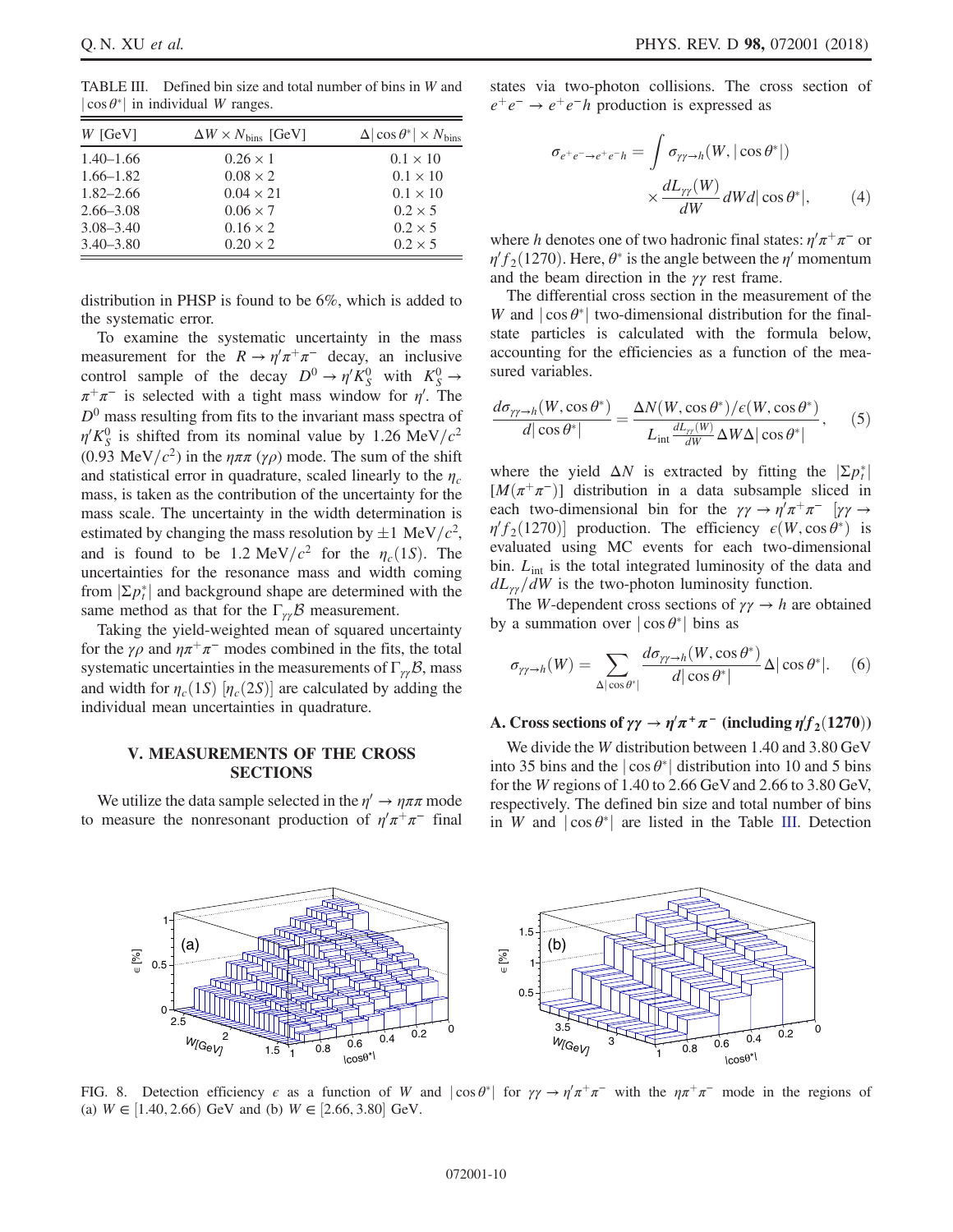<span id="page-10-0"></span>

FIG. 9. Measured cross section of  $\gamma \gamma \to \eta' \pi^+ \pi^-$  (including  $\eta' f_2(1270)$  for the  $\eta \pi \pi$  mode.

efficiencies as a function of W and  $|\cos \theta^*|$  are shown in Fig. [8](#page-9-1). The yield  $\Delta N$  in Eq. [\(5\)](#page-9-2) is extracted by fitting the  $|\Sigma p_t^*|$  distribution in data for each two-dimensional bin. For the fit, the signal shape in MC is fixed, the  $\eta'$ -sdb background in data is normalized and fixed, and the  $b<sub>any</sub>$ background is described by a third-order polynomial with its constant term fixed at 0 and the other parameters floating.

A background arising from  $\eta' \rightarrow \gamma \rho$  decays in the candidate events of the  $\eta \pi \pi$  mode is studied using the MC sample. One photon and four charged-pion tracks in the MC event, produced for the  $\gamma \rho$  mode, plus a fake photon, is wrongly chosen as an  $\eta' \pi^+ \pi^-$  combinatorial candidate for the  $\eta \pi \pi$ mode. Here, the fake photon with low momentum is a neutral track composed of background hits or hit clusters split from charged pion tracks in the ECL. This appears as a background component because of the additional fake photon in the event; it is estimated using the premeasured cross section for  $\gamma \gamma \rightarrow \eta' \pi^+ \pi^-$  in data for the  $\eta \pi \pi$  mode and is found to be small. The measured cross section for  $\gamma \gamma \to \eta' \pi^+ \pi^-$  for the  $\eta \pi \pi$  mode after subtraction of this small contamination is shown in Fig. [9.](#page-10-0)

# **B.** Result for the  $\gamma\gamma \to \eta' f_2(1270)$ cross section measurement

To calculate the cross section for the  $\gamma \gamma \to \eta' f_2(1270)$ production, we divide W into 16 bins from 2.26 to 3.80 GeV, and  $|\cos \theta^*|$  into 10 and 5 bins  $(0 < |\cos \theta^*| < 1)$  for the regions of  $W \in [2.26, 2.62)$  GeV and  $[2.62, 3.80]$  GeV, respectively. The efficiency  $\epsilon$  in each two-dimensional bin, evaluated using signal MC events for  $\gamma \gamma \rightarrow$  $\eta' f_2(1270)$  with the phase-space distribution, is shown in Fig. [10.](#page-10-1)

The yield  $\Delta N$  of  $f_2(1270)$  in Eq. [\(5\)](#page-9-2) is extracted by fitting the invariant mass spectrum of  $\pi^+\pi^-$  for the  $f_2(1270)$  signal using the data subsample in each twodimensional bin. A broad  $f_2(1270)$  signal in the W region from 2.26 to 2.62 GeV near threshold is described by a D-wave Breit-Wigner function,

$$
f_{\rm BW} = \frac{1}{(W^2 - M^2)^2 + M^2 \Gamma^2} q p^5, \tag{7}
$$

where M and  $\Gamma$  are the  $f_2(1270)$  mass and width. The q and p momentum variables are, respectively, of the  $f_2(1270)$  in the  $\gamma\gamma$  rest frame and of the  $\pi$  meson from the  $f_2(1270)$ decay in the  $f_2(1270)$  rest frame. In the fits, Γ is fixed to the world-average value, and  $M$  is fixed to the value extracted from fitting the  $\pi^+\pi^-$  invariant mass spectrum for the  $f_2(1270)$  using events in the full range of W ( $|\cos \theta^*|$  < 1). The  $f_2(1270)$  signal in the W region above 2.62 GeV is described by a normal Breit-Wigner function with both M and  $\Gamma$  fixed to the world-average values. We fix the fraction of the  $\eta'$ -sdb background in the fits. The combinatorial background, including non- $f_2(1270)$  and  $b_{\text{any}}$  events, is described by a fourth-order polynomial with its parameters fixed to the values extracted from the  $f_2(1270)$  fit for each W bin.

The W-dependent cross section for  $\gamma \gamma \to \eta' f_2(1270)$  in the  $\eta \pi \pi$  mode, calculated with Eq. [\(5\),](#page-9-2) is shown in Fig. [11](#page-11-0) and listed in Table [IV.](#page-12-0) The differential cross sections in  $|\cos \theta^*|$ , averaged over W bins in the three ranges

<span id="page-10-1"></span>

FIG. 10. Detection efficiency  $\epsilon$  as a function of W and  $|\cos \theta^*|$  for  $\gamma \gamma \to \eta' f_2(1270)$  in the  $\eta \pi \pi$  mode in the W ranges of (a) [2.26, 2.62) GeV and (b) [2.62, 3.80] GeV.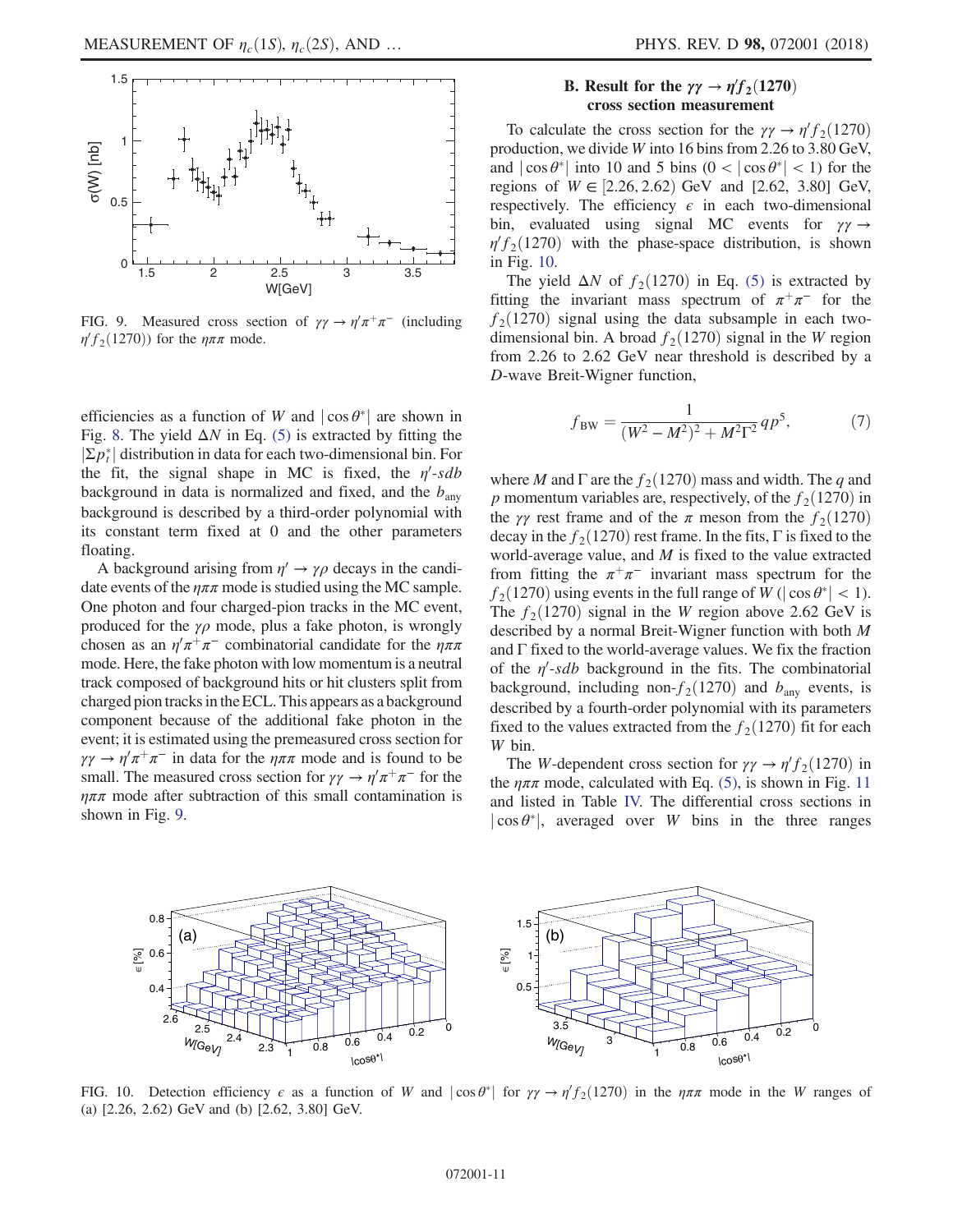<span id="page-11-0"></span>

FIG. 11. Measured cross sections for  $\gamma\gamma \to \eta' f_2(1270)$ . The black dots with statistical error bars are the data within (a)  $|\cos \theta^*| < 1$ and (b)  $|\cos \theta^*|$  < 0.6. The red solid lines are fitted curves with the W-power index  $n = 5.1 \pm 1.0$  and  $n = 7.5 \pm 2.0$ , respectively, assuming a W dependence of  $1/W^n$ . The green dashed line corresponds to the leading-term QCD prediction for neutral meson pairs  $(n = 10)$ .

 $W \in [2.26, 2.50), [2.50, 2.62), [2.62, 3.80]$  GeV, are given in Fig. [12](#page-11-1).

We assume that the W and  $\theta^*$  dependencies of the differential cross section follow the power law  $\sigma \propto 1/W^n \cdot \sin^{\alpha}\theta^*$ , which is the same as that for pseudoscalar meson pairs in the Belle data and the QCD predictions [\[22\].](#page-16-10) In a fit to the measured cross sections

for  $\gamma \gamma \to \eta' f_2(1270)$  in the range of  $W \in [2.5, 3.8]$  GeV, the resulting W power-law exponent is  $n = 7.7 \pm$  $1.5 (7.5 \pm 2.0)$  for  $|\cos \theta^*| \in [0.0, 0.8] \in [0.0, 0.6]$ . The differential cross sections in  $|\cos \theta^*|$  show an ascending trend in all three W ranges, and its rate of increase is greater for events in the larger W ranges. The complicated behavior for the angular dependence of the cross sections is seen in

<span id="page-11-1"></span>

FIG. 12. Cross sections of  $\gamma \gamma \to \eta' f_2(1270)$  in  $|\cos \theta^*|$  in three W regions from 2.26 to 3.80 GeV. The normalizer  $\sigma_0$  is the total cross section in the  $|\cos \theta^*|$  < 0.8 region. The black solid points are the data with statistical errors. The red solid line, normalized to the data in the same angular range, follows a  $1/\sin^4 \theta^*$  behavior.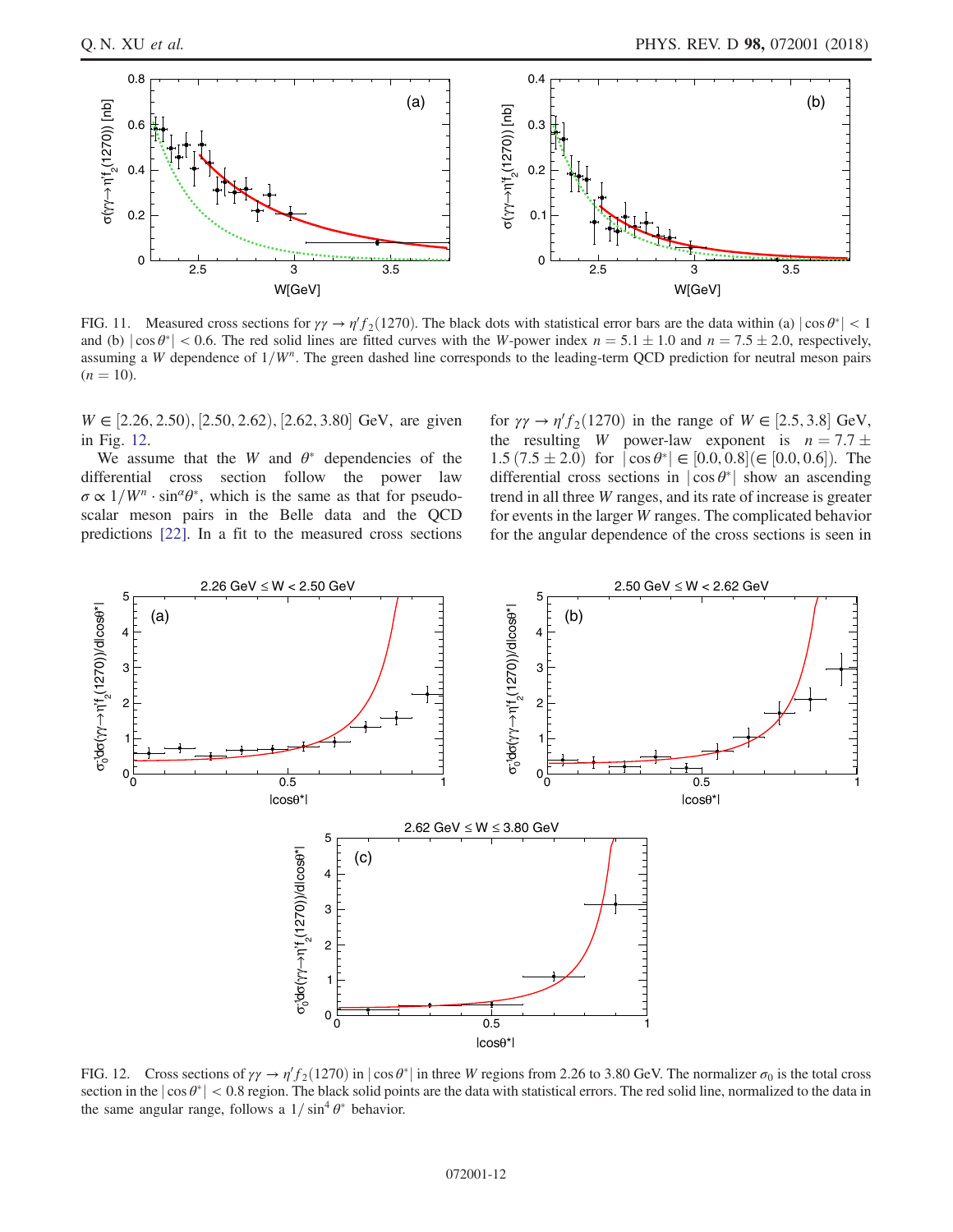<span id="page-12-0"></span>TABLE IV. Measured cross sections as a function of W within  $|\cos \theta^*|$  < 1 for  $\gamma \gamma \rightarrow \eta' f_2(1270)$  in the  $\eta \pi \pi$  mode. The first error is statistical, and the second is systematic.

| $W$ (GeV)     | $\sigma(\gamma\gamma \to \eta' f_2(1270))$ (nb) |
|---------------|-------------------------------------------------|
| $2.26 - 2.30$ | $0.58 \pm 0.05 \pm 0.11$                        |
| $2.30 - 2.34$ | $0.58 \pm 0.05 \pm 0.11$                        |
| $2.34 - 2.38$ | $0.495 + 0.059 + 0.091$                         |
| $2.38 - 2.42$ | $0.457 + 0.053 + 0.087$                         |
| $2.42 - 2.46$ | $0.511 + 0.054 + 0.098$                         |
| $2.46 - 2.50$ | $0.407 + 0.075 + 0.086$                         |
| $2.50 - 2.54$ | $0.512 \pm 0.061 \pm 0.091$                     |
| $2.54 - 2.58$ | $0.430 + 0.056 + 0.078$                         |
| $2.58 - 2.62$ | $0.311 \pm 0.059 \pm 0.063$                     |
| $2.62 - 2.66$ | $0.348 + 0.060 + 0.063$                         |
| $2.66 - 2.72$ | $0.302 + 0.048 + 0.058$                         |
| $2.72 - 2.78$ | $0.317 + 0.049 + 0.053$                         |
| 2.78–2.84     | $0.220 \pm 0.045 \pm 0.037$                     |
| $2.84 - 2.90$ | $0.290 \pm 0.048 \pm 0.051$                     |
| $2.90 - 3.06$ | $0.208 + 0.031 + 0.043$                         |
| $3.06 - 3.80$ | $0.080 + 0.011 + 0.019$                         |

the range of  $W < 2.50$  GeV with markedly lower power for  $\sin \theta^*$  of  $\alpha < 4$ , while it tends to match with the power law for the ranges of  $W \in [2.50, 2.62]$  and  $[2.62, 3.80]$  GeV.

## C. Result for the  $\gamma\gamma \to \eta'\pi^+\pi^-$  (excluding  $\eta' f_2(1270)$ ) cross sections

In the left plot of Fig.  $13$ , the measured W-dependent cross sections of  $\gamma \gamma \to \eta' f_2(1270)$  and  $\gamma \gamma \to \eta' \pi^+ \pi^-$ [including  $\eta' f_2(1270)$ ] production are shown. The former is obtained by fitting the  $\pi^+\pi^-$  invariant mass spectrum for the  $f_2(1270)$  signal and the latter is extracted in fitting the  $|\Sigma p_t^*|$  distribution for the  $\eta^{\prime}\pi^+\pi^-$  signal. Taking the difference between the two yields in each two-dimensional bin in data as input, the cross sections of  $\gamma \gamma \to \eta' \pi^+ \pi^-$  production

without the  $\eta' f_2(1270)$  contribution for the  $\eta \pi \pi$  mode are calculated and shown in the right plot of Fig. [13](#page-12-1) and summarized in Table [V.](#page-13-0) Two peaking structures are evident. The one around 1.8 GeV likely arises from the  $\eta(1760)$  and  $X(1835)$  decays to  $\eta'\pi^+\pi^-$  [\[11\]](#page-16-6), and the other around 2.15 GeV is possibly due to  $\gamma \gamma \to \eta' f_0(980)$  production. The  $\eta_c(1S)$  contribution near 2.98 GeV has been subtracted. A larger data sample is necessary in order to understand these two structures in more detail.

The differential cross section in  $|\cos \theta^*|$  for  $\gamma \gamma \rightarrow$  $\eta^{\prime}\pi^{+}\pi^{-}$  production after subtracting both contributions from  $\gamma \gamma \rightarrow \eta' f_2(1270)$  in the W region above 2.26 GeV and  $\eta_c(1S)$  in the region of  $W \in [2.62, 3.06]$  GeV is shown in Fig. [14](#page-13-1). Nearly flat distributions of the cross sections in the three regions of  $W \in [2.26, 2.50]$ , [2.50, 2.62] and [2.62, 3.06] GeV are consistent with the expectations from three-body final-state production via two-photon collisions. Both the peaking structures  $[\gamma \gamma \rightarrow \eta(1760) \text{ or } X(1835) \rightarrow$  $\eta' \pi^+ \pi^-$  and  $\gamma \gamma \to \eta' f_0(980) \to \eta' \pi^+ \pi^-$ ] follow a uniform angular distribution; thus, there is no distortion with or without their contribution in the resulting angular distribution in Fig. [14.](#page-13-1)

#### D. Systematic uncertainty

Systematic uncertainties arising from the pion identification,  $\pi^0$ -veto and  $\eta'$ -sdb background in measurements of the cross sections for both  $\gamma \gamma \to \eta' \pi^+ \pi^-$  and  $\gamma \gamma \to$  $\eta' f_2(1270)$  production are estimated in each two-dimensional bin, using a method similar to that in the determination of the product of two-photon width and branching fraction for the final state,  $\Gamma_{\gamma\gamma}B$ . The uncertainty in the trigger efficiency is calculated to be 1.2%– 6.7% for the  $\eta \pi \pi$  mode. The uncertainty in the determination of the  $b_{\text{any}}$  background shape is estimated by changing each parameter by  $\pm 1\sigma$  in the fit, and the difference in yields with and without this change in each

<span id="page-12-1"></span>

FIG. 13. Left panel: cross sections of  $\gamma \gamma \to \eta' \pi^+ \pi^-$  [including  $\eta' f_2(1270)$ ] (black solid dots) and  $\gamma \gamma \to \eta' f_2(1270)$  (red open dots). Right panel: cross sections of  $\gamma\gamma \to \eta'\pi^+\pi^-$  [excluding  $\gamma\gamma \to \eta'f_2(1270)$ ] in the W range above 2.26 GeV. The structure (a) near 1.8 GeV arises from  $X(1835)$  and  $\eta(1760)$ ; the structure (b) near 2.1 GeV is perhaps from  $\gamma\gamma \to \eta' f_0(980)$  production. In both panels, the error bars are statistical.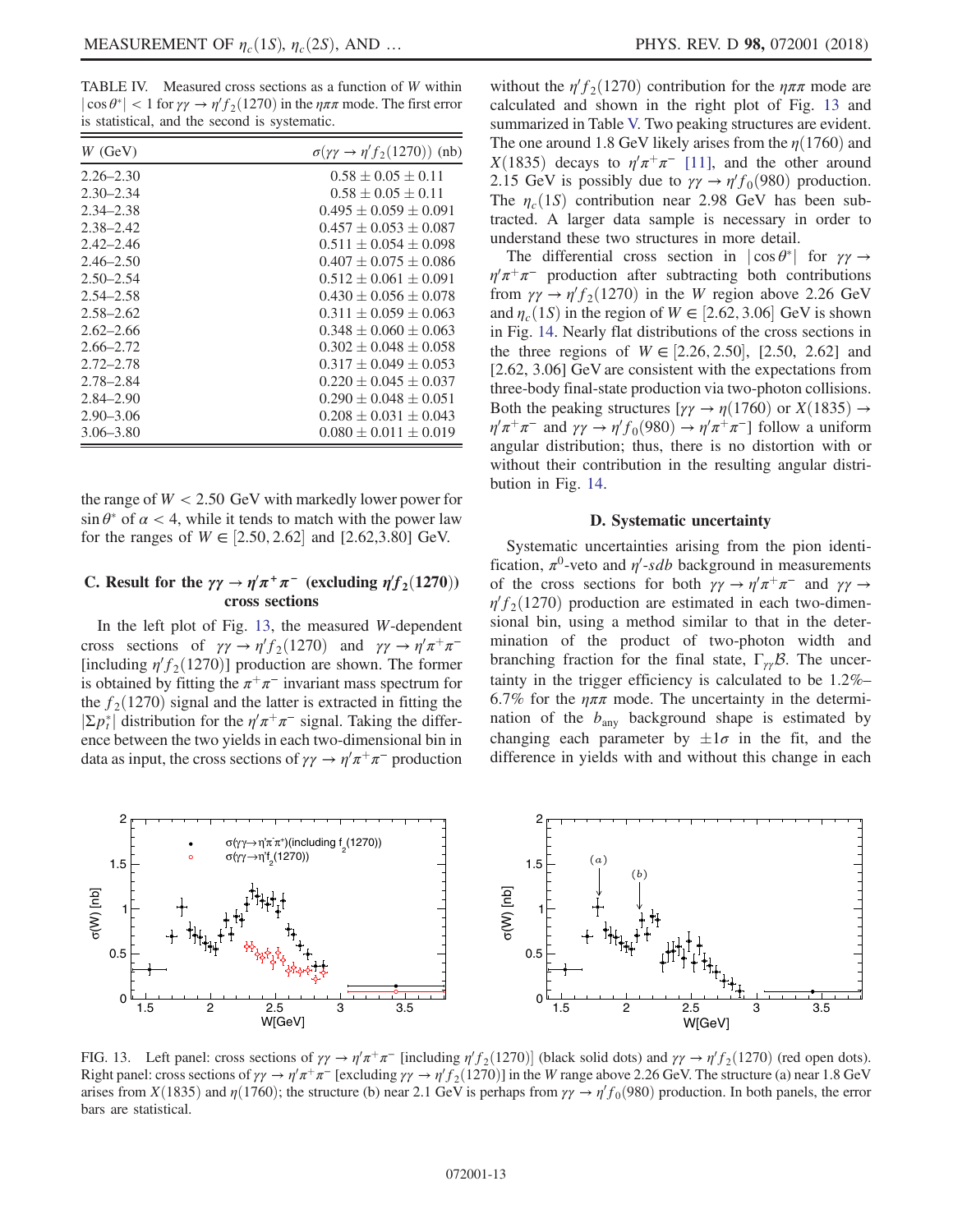| $W$ (GeV)     | $\sigma(\gamma\gamma \to \eta'\pi^+\pi^-)$ (nb) | $W$ (GeV)     | $\sigma(\gamma\gamma \to \eta'\pi^+\pi^-)$ (nb) |
|---------------|-------------------------------------------------|---------------|-------------------------------------------------|
| $1.40 - 1.66$ | $0.315 \pm 0.064^{+0.046}_{-0.046}$             | $2.30 - 2.34$ | $0.52 \pm 0.11^{+0.10}_{-0.10}$                 |
| $1.66 - 1.74$ | $0.689 \pm 0.074^{+0.084}_{-0.088}$             | $2.34 - 2.38$ | $0.53 \pm 0.11^{+0.10}_{-0.10}$                 |
| $1.74 - 1.82$ | $1.01 \pm 0.10^{+0.11}_{-0.17}$                 | $2.38 - 2.42$ | $0.58 \pm 0.10^{+0.11}_{-0.11}$                 |
| $1.82 - 1.86$ | $0.77 \pm 0.09^{+0.09}_{-0.11}$                 | $2.42 - 2.46$ | $0.45 \pm 0.10^{+0.09}_{-0.09}$                 |
| $1.86 - 1.90$ | $0.69 \pm 0.09_{-0.10}^{+0.08}$                 | $2.46 - 2.50$ | $0.64 \pm 0.11^{+0.14}_{-0.14}$                 |
| $1.90 - 1.94$ | $0.661 \pm 0.082^{+0.075}_{-0.091}$             | $2.50 - 2.54$ | $0.40 \pm 0.10^{+0.07}_{-0.08}$                 |
| $1.94 - 1.98$ | $0.62 \pm 0.08_{-0.12}^{+0.07}$                 | $2.54 - 2.58$ | $0.59 \pm 0.10^{+0.11}_{-0.11}$                 |
| 1.98-2.02     | $0.58 \pm 0.060^{+0.065}_{-0.082}$              | $2.58 - 2.62$ | $0.42 \pm 0.09^{+0.09}_{-0.09}$                 |
| $2.02 - 2.06$ | $0.552 \pm 0.072_{-0.094}^{+0.062}$             | $2.62 - 2.66$ | $0.37 \pm 0.08_{-0.07}^{+0.07}$                 |
| $2.06 - 2.10$ | $0.70 \pm 0.07^{+0.08}_{-0.17}$                 | $2.66 - 2.72$ | $0.30 \pm 0.07^{+0.06}_{-0.06}$                 |
| $2.10 - 2.14$ | $0.85 \pm 0.08_{-0.16}^{+0.09}$                 | $2.72 - 2.78$ | $0.20 \pm 0.07^{+0.03}_{-0.04}$                 |
| $2.14 - 2.18$ | $0.71 \pm 0.07^{+0.08}_{-0.12}$                 | $2.78 - 2.84$ | $0.17 \pm 0.07^{+0.03}_{-0.03}$                 |
| $2.18 - 2.22$ | $0.92 \pm 0.07^{+0.10}_{-0.11}$                 | $2.84 - 2.90$ | $0.085 \pm 0.071^{+0.015}_{-0.015}$             |
| $2.22 - 2.26$ | $0.86 \pm 0.07^{+0.10}_{-0.11}$                 | $3.06 - 3.80$ | $0.081 \pm 0.021^{+0.021}_{-0.022}$             |
| $2.26 - 2.30$ | $0.40 \pm 0.10^{+0.08}_{-0.08}$                 |               |                                                 |

<span id="page-13-0"></span>TABLE V. Measured cross sections for  $\gamma \gamma \to \eta' \pi^+ \pi^-$  after subtracting contributions from  $\gamma \gamma \to \eta' f_2(1270)$  in the W region above 2.26 GeV and  $\eta_c(1S)$  in the W region of [2.62,3.06] GeV. The first error is statistical, and the second is systematic.

parameter, added in quadrature, is taken as its contribution to the systematic uncertainty. We study the non- $\eta'$ events with the same final state of  $\gamma \gamma \rightarrow \gamma \pi \pi \pi \pi$  in MC. We see that these non- $\eta'$  events with a wrong combination

of  $\gamma \pi \pi$ , surviving the  $\eta' \pi \pi$  selection criteria, have a peaking feature in the  $|\Sigma p_t^*|$  distribution in the  $\eta'$  signal window. The contribution from non- $\eta'$  is regarded as a lower systematic uncertainty of the cross section.

<span id="page-13-1"></span>

FIG. 14. Differential cross sections of  $\gamma \gamma \to \eta' \pi^+ \pi^-$  [excluding  $\eta' f_2(1270)$ ] in  $|\cos \theta^*|$  in three W regions from 2.26 to 3.80 GeV. The red solid line is a uniform distribution normalized to the data. In all panels, the error bars are statistical.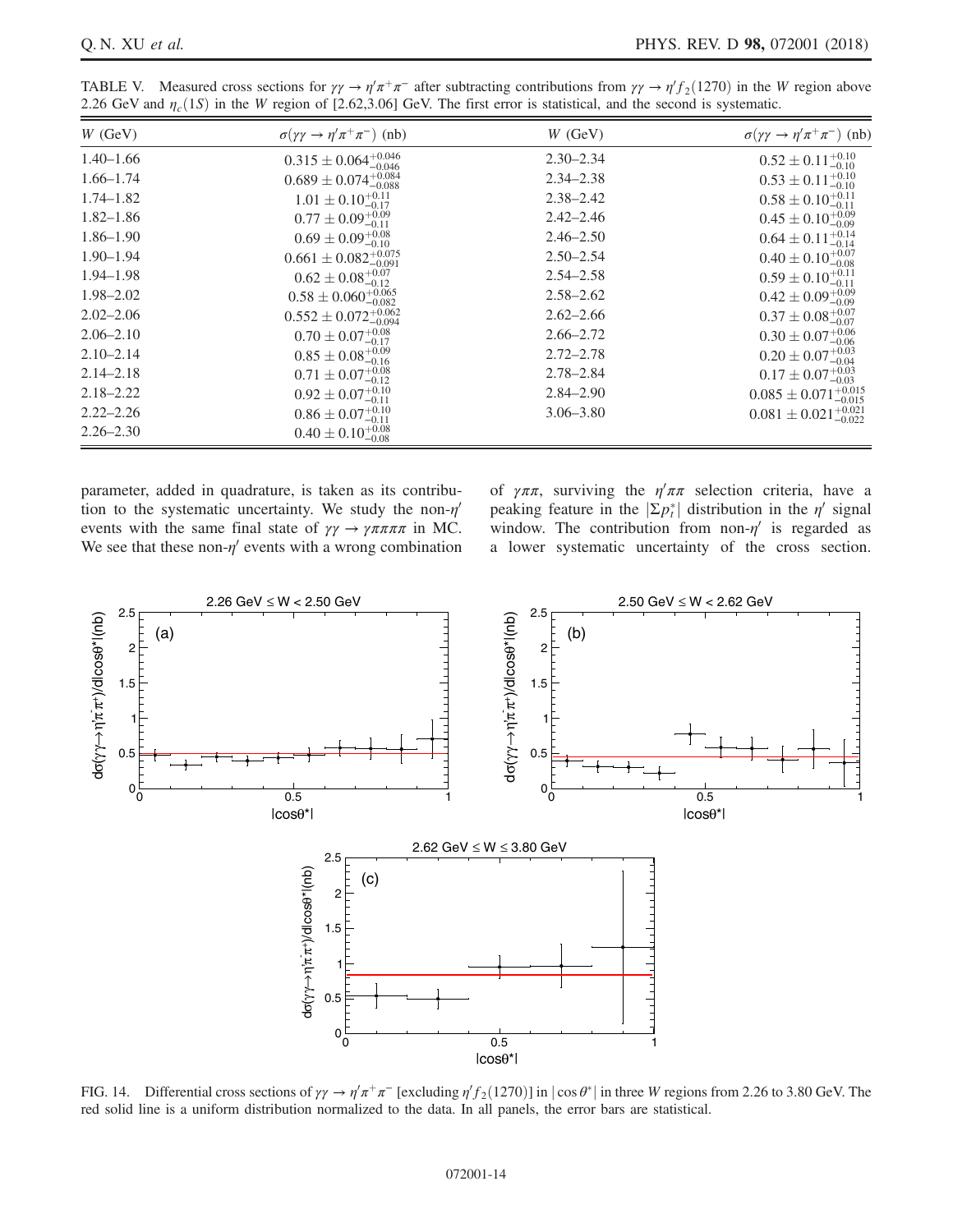<span id="page-14-0"></span>TABLE VI. Summary of systematic uncertainties in the differential cross section measurement.

| Source                                | $\eta' \pi \pi$ (%) | $\eta' f_2(1270)$ (%) |
|---------------------------------------|---------------------|-----------------------|
| Trigger efficiency                    | $1.2 - 6.7$         | $1.2 - 1.4$           |
| Background shape                      | $0.6 - 6.5$         | $12 - 21$             |
| $\eta'$ -sdb and $b_{\text{any}}$     | $0.6 - 6.6$         | $1.6 - 2.1$           |
| $\pi^0$ -veto                         | $2.7 - 4.4$         | $2.9 - 3.7$           |
| $\pi^{\pm}$ identification efficiency | $0.6 - 1.9$         | $0.8 - 1.8$           |
| non- $\eta'$                          | $2.0 - 21$          |                       |
| $\eta$ reconstruction efficiency      |                     | 4.9                   |
| Track reconstruction efficiency       |                     | 5.5                   |
| Two-photon luminosity                 |                     | 5                     |
| Run dependence                        |                     |                       |

The systematic uncertainties in the measurements of the cross sections are summarized in Table [VI.](#page-14-0)

#### VI. SUMMARY AND DISCUSSIONS

The  $\eta_c(1S)$ ,  $\eta_c(2S)$ , and nonresonant production of the  $\eta^{\prime}\pi^{+}\pi^{-}$  final state via two-photon collisions are measured. The results for the yields, masses, and widths, as well as the product decay widths are summarized in Table [I](#page-7-0) for the  $\eta_c(1S)$  and  $\eta_c(2S)$ . The differential cross sections for the nonresonant states of two-body  $\eta' f_2(1270)$  with  $f_2(1270) \rightarrow \pi^+\pi^-$  and three-body  $\eta^{\prime}\pi^+\pi^-$  [excluding  $\eta' f_2(1270)$ ] in the  $\eta \pi \pi$  mode are shown in Tables [IV](#page-12-0) and [V](#page-13-0) and Figs. 11–[14](#page-11-0).

The  $\eta_c(1S)$  mass and width are measured to be  $M=$  $[2984.6 \pm 0.7(stat) \pm 2.2(syst) \pm 0.3(model)] \text{MeV}/c^2$  and  $\Gamma = [30.8_{-2.2}^{+2.3} \text{ (stat)} \pm 2.5 \text{ (syst)} \pm 1.4 \text{ (model)}] \text{ MeV}$  and are consistent with the world-average values [\[33\]](#page-16-19). Here, the differences in the  $\eta_c(1S)$  mass and width with and without interference between  $\eta_c(1S)$  and nonresonant component,  $\Delta M = 0.3 \text{ MeV}/c^2$  and  $\Delta \Gamma = 1.4 \text{ MeV}$ , are taken as model-dependent uncertainties in the determination of the mass and width [\[11\].](#page-16-6) The directly measured product of the two-photon width and branching fraction for  $\eta_c(1S)$  decay to  $\eta/\pi^+\pi^-$  is determined to be  $\Gamma_{\gamma\gamma}\mathcal{B}(\eta_c(1S) \to \eta'\pi^+\pi^-) = (65.4 \pm 2.6 \pm 7.8) \text{ eV}$ . By employing the full  $\Upsilon(4S)$  and  $\Upsilon(5S)$  data samples (941 fb<sup>−</sup><sup>1</sup>) and an additional decay mode for the  $\eta' \rightarrow \gamma \rho$ , the results for the  $\eta_c(1S)$  mass, width and product of its decay width in this measurement are obtained with improved statistical errors, and thus supersede our previous measurement using a  $673$  fb<sup>-1</sup> data sample [\[11\]](#page-16-6). With the world-average value of  $\Gamma_{\gamma\gamma}(\eta_c(1S)) = (5.1 \pm 0.4) \text{ keV}$ [\[33\]](#page-16-19) as input, the branching fraction is calculated to be  $\mathcal{B}(\eta_c(1S) \to \eta' \pi^+ \pi^-)$ 

 $[12.8 \pm 0.5 \text{ (stat)} \pm 1.4 \text{ (syst)} \pm 1.0 \text{ (PDG)}] \times 10^{-3}$ , where the third error is due to the  $\eta_c(1S)$  two-photon decay width.

We report the first observation of  $\eta_c(2S) \to \eta' \pi^+ \pi^-$ , with a significance of  $5.5\sigma$  including the systematic error. We measure the mass of the  $\eta_c(2S)$  to be  $M =$  $[3635.1 \pm 3.7 \, (\text{stat}) \pm 2.9 \, (\text{syst}) \pm 0.4 \, (\text{model})] \, \text{MeV}/c^2$ , which is consistent with the world-average value [\[33\]](#page-16-19), and the product of two-photon width and branching fraction to  $\eta' \pi^+ \pi^-$  to be  $\Gamma_{\gamma \gamma} \mathcal{B}(\eta_c(2S) \to \eta' \pi^+ \pi^-) =$  $(5.6^{+1.2}_{-1.1} \pm 1.1)$  eV.

In fact, the ratio of the two products of two-photon decay width and branching fraction for the  $\eta_c(1S)$  and  $\eta_c(2S)$ ,

$$
\mathcal{R} = \frac{\Gamma_{\gamma\gamma}(\eta_c(2S))\mathcal{B}(\eta_c(2S))}{\Gamma_{\gamma\gamma}(\eta_c(1S))\mathcal{B}(\eta_c(1S))},\tag{8}
$$

<span id="page-14-2"></span>is a quantity directly measured in experiments. The  $\eta_c(1S)$ and  $\eta_c(2S)$  mesons in the measurements are all produced via two-photon process, and the dominant contributions to the systematic uncertainty in either product alone, such as those for the two-photon luminosity and reconstruction efficiencies of  $\eta$  and charged pion tracks, cancel almost completely in this ratio. As shown in Table [VII,](#page-14-1) the  $\mathcal R$ values from the two observations—one by *BABAR* [\[6\]](#page-16-21) with  $K\bar{K}\pi$  and the other by this analysis with  $\eta'\pi^+\pi^-$  are measured to be  $\mathcal{R} = (10.6 \pm 2.0) \times 10^{-2}$  and  $(8.6 \pm 2.7) \times 10^{-2}$ , respectively. They are consistent with each other, while a third measurement with large uncertainty by CLEO [\[9\]](#page-16-4) is compatible with the former. It implies that the assumption of approximate equality of the branching fractions for  $\eta_c(1S)$  and  $\eta_c(2S)$  to a specific final state,

<span id="page-14-1"></span>TABLE VII. Comparison of the Γ<sub>ηγ</sub>B for  $\eta_c(1S)$  and  $\eta_c(2S)$  decays by CLEO, Belle, and BABAR, along with the ratio  $\mathcal{R}(\eta_c(2S)/\eta_c(1S))=(\Gamma_{\gamma\gamma}(\eta_c(2S))\mathcal{B}(\eta_c(2S)))/(\Gamma_{\gamma\gamma}(\eta_c(1S))\mathcal{B}(\eta_c(1S))).$  The two-photon decay width  $\Gamma_{\gamma\gamma}(\eta_c(2S))$  is estimated using the world-average value of  $\Gamma_{\gamma\gamma}(\eta_c(1S)) = (5.1 \pm 0.4)$  keV as input under the assumption of equal B for  $\eta_c(1S)$  and  $\eta_c(2S)$  decays.

| Final state              | $\Gamma_{\gamma\gamma}$ B for $\eta_c(1S)$ | $\Gamma_{\gamma\gamma}$ B for $\eta_c(2S)$ | $\mathcal{R}(\eta_c(2S)/\eta_c(1S))$ | $\Gamma_{\gamma\gamma}(\eta_c(2S))$ | Reference                                         |
|--------------------------|--------------------------------------------|--------------------------------------------|--------------------------------------|-------------------------------------|---------------------------------------------------|
|                          | (eV)                                       | (eV)                                       | $(x10^{-2})$                         | (keV)                               |                                                   |
| $K^0_SK^+\pi^-$          | $\cdot$ $\cdot$ $\cdot$                    | $\cdots$                                   | $18 \pm 5 \pm 2$                     | $0.92 \pm 0.28$                     | [9] CLEO 2004                                     |
| $K\bar K\pi$             | $386 + 8 + 21$                             | $41 + 4 + 6$                               | $10.6 \pm 2.0$                       | $0.54 \pm 0.11$                     | $[6]$ <i>BABAR</i> 2011                           |
| $\eta'\pi^+\pi^-$<br>QCD | $65.4 \pm 2.6 \pm 7.8$                     | $5.6 \pm 1.2 \pm 1.1$                      | $8.6 \pm 2.7$                        | $0.44 \pm 0.14$<br>$1.8 - 5.7$      | This, Belle<br>$[12-17]$ 1992-2005<br>$[34]$ 2008 |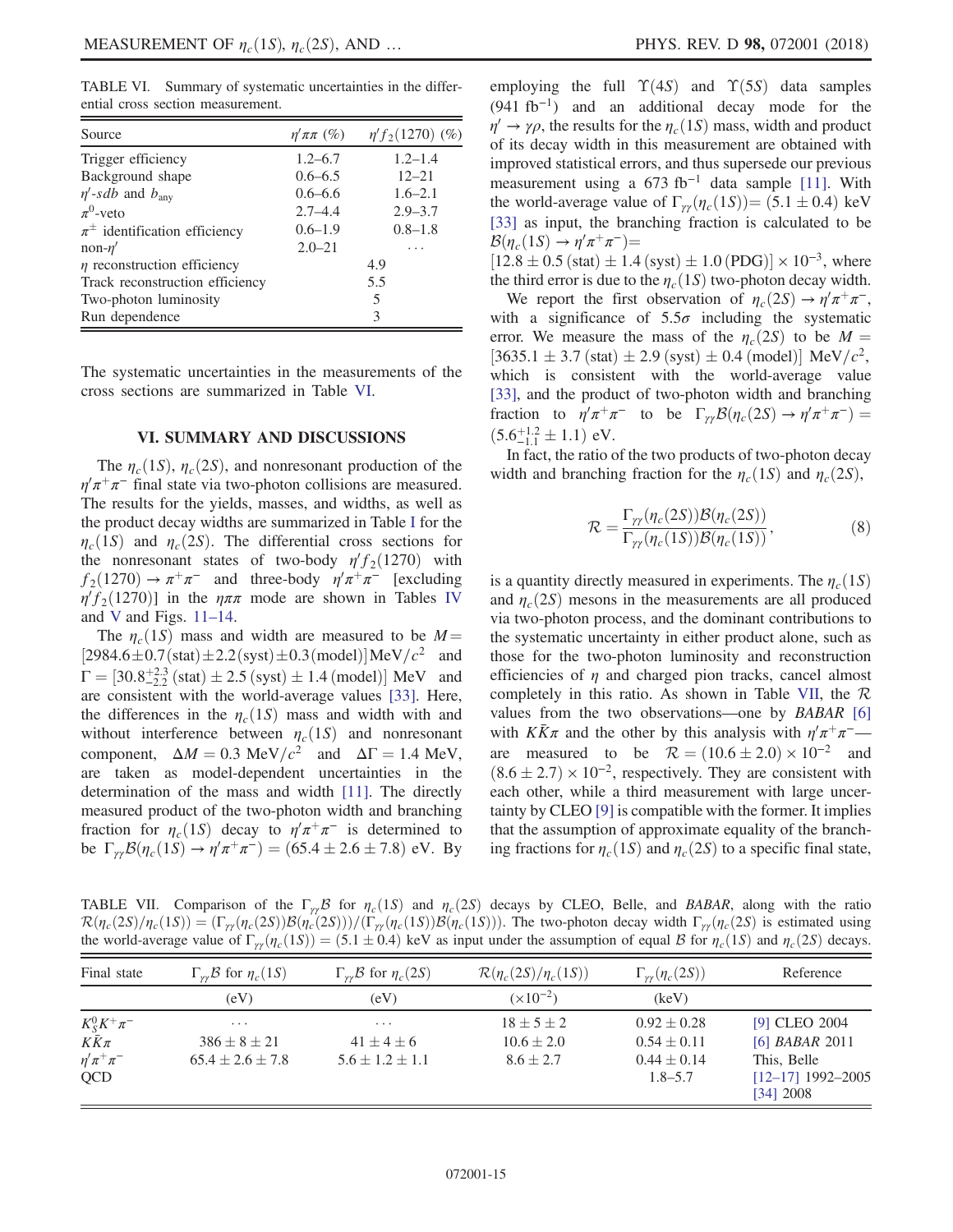$$
\frac{\mathcal{B}(\eta_c(2S) \to \eta' \pi^+ \pi^-)}{\mathcal{B}(\eta_c(1S) \to \eta' \pi^+ \pi^-)} \cong \frac{\mathcal{B}(\eta_c(2S) \to K\bar{K}\pi)}{\mathcal{B}(\eta_c(1S) \to K\bar{K}\pi)},\qquad(9)
$$

is reasonable within the errors. Here, the systematic uncertainty contributions in the  $R$  values [and thus the ratio of branching fractions for  $\eta_c(1S)$  and  $\eta_c(2S)$  decays in Eq. [\(9\)\]](#page-14-2) are conservatively estimated, since their cancellation effect in determination of the ratio  $R$  errors is not subtracted yet.

Under the assumption of equal branching fractions for  $\eta_c(1S)$  and  $\eta_c(2S)$  decay, the two-photon decay width for  $\eta_c(2S)$  is determined to be  $\Gamma_{\gamma\gamma}(\eta_c(2S)) = (1.3 \pm 0.6) \text{ keV}$ by CLEO [\[9\],](#page-16-4) which lies at the lower bound of the QCD predictions [\[12](#page-16-7)–17]. The resulting  $\Gamma_{\gamma\gamma}(\eta_c(2S))$  value, derived from this work, is less than half of CLEO's (see Table [VII](#page-14-1)). On the other hand, the measured unequal branching fractions for  $\eta_c(1S)$  and  $\eta_c(2S)$  decays to  $K\bar{K}\pi$ , albeit with good precision for the former [\[33\]](#page-16-19) but large uncertainty for the latter [\[10\],](#page-16-5) indicates that an improved test of the assumption with experimental data is indeed needed. Precision measurements of the branching fraction for either  $\eta_c(2S)$  decays to  $K_S^0 K^+\pi^-$  ( $\eta\pi^+\pi^-$ ) or B decays to  $K\eta_c(2S)$  would be able to clarify the discrepancy in the two-photon decay width of  $\eta_c(2S)$  between data and QCD predictions.

The cross sections of  $\gamma \gamma \to \eta' f_2(1270)$  and  $\gamma \gamma \to \eta' \pi^+ \pi^-$ [excluding  $\eta' f_2(1270)$ ] in  $\eta \pi^+ \pi^-$  mode are measured. Under the assumption of the power law dependence  $\sigma \propto$  $1/(W^n \cdot \sin^\alpha \theta^*)$  for pseudoscalar tensor meson pair production, the fitted index  $n = 7.5 \pm 2.0$  (for  $|\cos \theta^*| < 0.6$ ) shows that the cross section of the  $\gamma \gamma \to \eta' f_2(1270)$ production with  $\eta'$  scattering at large angles in the  $\gamma\gamma$  rest system behaves much steeper in its W dependence than that at small angle, and that the W dependence of cross section in the power law is compatible, within error, with the sharply dropping behavior for neutral pseudoscalar meson pair production measured by Belle  $(n = 7.8-11)$  [\[22\]](#page-16-10) and predicted by QCD ( $n = 10$ ) [\[18](#page-16-8)–21]. On the other hand, the behavior of the cross sections' angular dependence for the ranges of  $W \in [2.50, 2.62]$  and ∈ [2.62, 3.8] GeV is compatible with that for  $\pi^0 \pi^0$  and  $\eta \pi^0$  production as measured by Belle [\[22\]](#page-16-10) and with that for pseudoscalar meson pair production predicted by the QCD calculations [\[18](#page-16-8)–21].

In summary, the  $\eta_c(1S)$ ,  $\eta_c(2S)$  and nonresonant  $\eta'\pi^+\pi^$ production via two-photon collisions is measured. We report the first observation of the signal for  $\eta_c(2S)$  decays to  $\eta' \pi^+ \pi^-$ , the measured products of the two-photon decay width and the branching fraction for the  $\eta_c(1S)$  and  $\eta_c(2S)$ decays to  $\eta^{\prime}\pi^{+}\pi^{-}$ , and the measurement of nonresonant production of two-body  $\eta' f_2(1270)$  and three-body  $\eta' \pi^+ \pi^$ final states via two-photon collisions.

#### ACKNOWLEDGMENTS

We extend our special thanks to Y. H. Zheng and X. R. Lyu of the University of Chinese Academy of Sciences for helpful discussions. We thank the KEKB group for the excellent operation of the accelerator; the KEK cryogenics group for the efficient operation of the solenoid; and the KEK computer group, the National Institute of Informatics, and the Pacific Northwest National Laboratory (PNNL) Environmental Molecular Sciences Laboratory (EMSL) computing group for valuable computing and Science Information NETwork 5 (SINET5) network support. We acknowledge support from the Ministry of Education, Culture, Sports, Science, and Technology (MEXT) of Japan, the Japan Society for the Promotion of Science (JSPS), and the Tau-Lepton Physics Research Center of Nagoya University; the Australian Research Council; Austrian Science Fund under Grant No. P 26794-N20; the National Natural Science Foundation of China under Contracts No. 11435013, No. 11475187, No. 11521505, No. 11575017, No. 11675166, No. 11705209; Key Research Program of Frontier Sciences, Chinese Academy of Sciences (CAS), Grant No. QYZDJ-SSW-SLH011; the CAS Center for Excellence in Particle Physics (CCEPP); Fudan University Grants No. JIH5913023, No. IDH5913011/003, No. JIH5913024, No. IDH5913011/002; the Ministry of Education, Youth and Sports of the Czech Republic under Contract No. LTT17020; the Carl Zeiss Foundation, the Deutsche Forschungsgemeinschaft, the Excellence Cluster Universe, and the VolkswagenStiftung; the Department of Science and Technology of India; the Istituto Nazionale di Fisica Nucleare of Italy; National Research Foundation (NRF) of Korea Grants No. 2014R1A2A2A01005286, No. 2015R1A2A2A01003280, No. 2015H1A2A1033649, No. 2016R1D1A1B01010135, No. 2016K1A3A7A09005 603, No. 2016R1D1A1B02012900; Radiation Science Research Institute, Foreign Large-size Research Facility Application Supporting project and the Global Science Experimental Data Hub Center of the Korea Institute of Science and Technology Information; the Polish Ministry of Science and Higher Education and the National Science Center; the Ministry of Higher Education and Science of the Russian Federation under the grant 14.W03.31.0026; the Slovenian Research Agency; Ikerbasque, Basque Foundation for Science, Basque Government (No. IT956- 16) and Ministry of Economy and Competitiveness (MINECO) (Juan de la Cierva), Spain; the Swiss National Science Foundation; the Ministry of Education and the Ministry of Science and Technology of Taiwan; and the United States Department of Energy and the National Science Foundation.